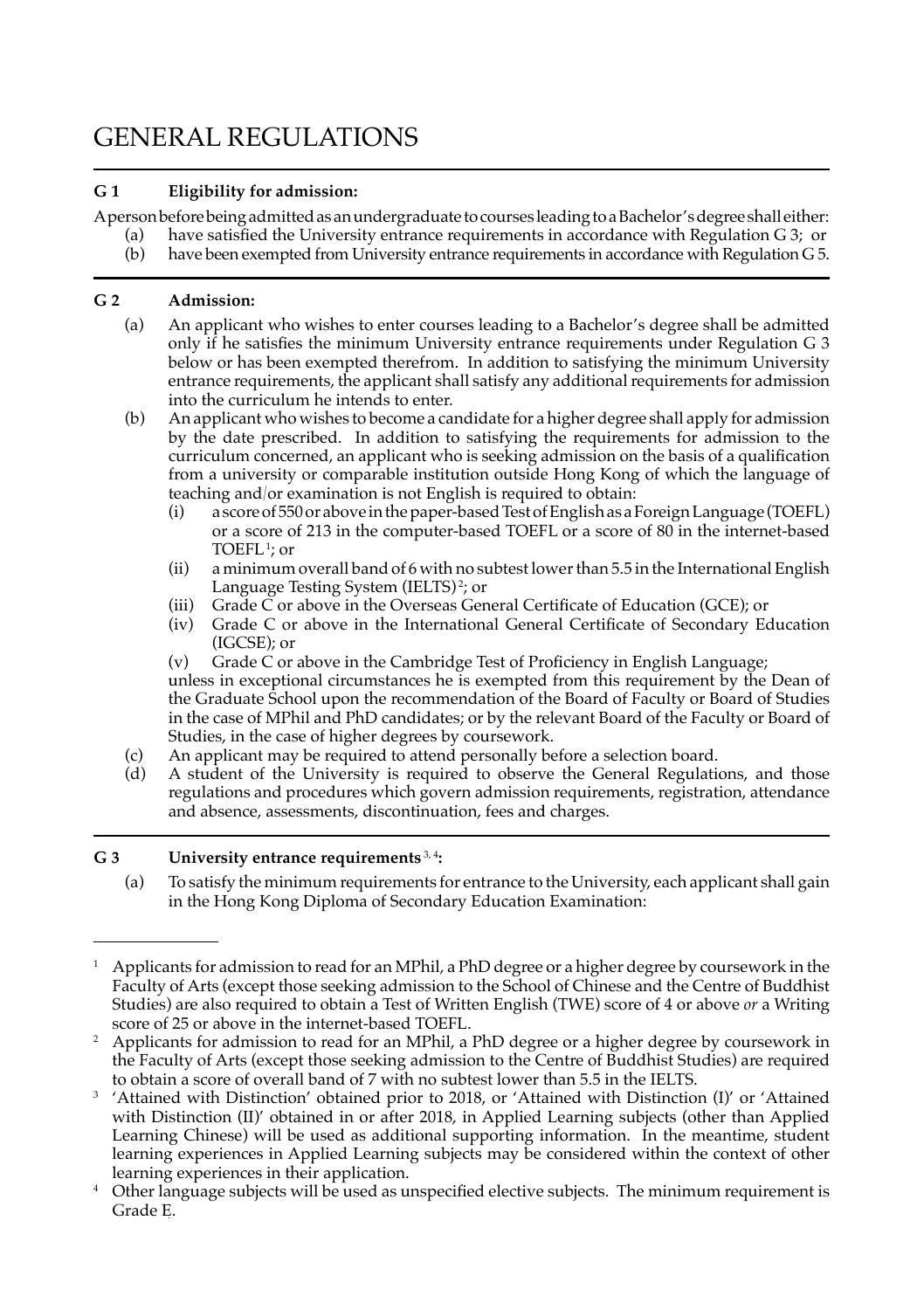- (i) Level 3 or above in English Language;  $(i)$
- (ii) Level 3 or above in Chinese Language;
- (iii) Level 2 or above in Mathematics;
- (iv) Level 2 or above in Liberal Studies; and
- $(iv)$  Level 3 or above in two elective subjects.
- (b) An applicant shall be deemed to have satisfied the minimum requirements for entrance to  $(b)$ the University<br>(i) if he has
	- (i) if he has attained the age of 25 years on or before September 1 of the year in which admission is sought; or
	- (ii) if he presents evidence of qualifications which are approved by the Senate as being of a level equivalent to or higher than the levels required to satisfy the requirements in (a) above.

## **G 4 Curriculum entrance requirements:**

 In addition to satisfying the University entrance requirements in accordance with Regulation G 3, candidates for admission to the first year of first-degree curricula shall also satisfy the curriculum entrance requirements listed in this Regulation. (Curricula which are not listed in this regulation do not have any additional requirement.)

#### *Bachelor of Arts and Bachelor of Laws*

- (a) Level 5 or above in English Language;
- (b) Level 4 or above in Chinese Language;
- (c) Level 3 or above in Mathematics; and
- (d) Level 3 or above in Liberal Studies.

## *Bachelor of Arts and Sciences*

Level 5<sup>5</sup> or above in English Language.

 (Candidates shall preferably have obtained Level 3 or above in Extended Module 1 or 2 of Mathematics.)

## *Bachelor of Arts and Sciences in Applied Artificial Intelligence*

- (a) Level  $5<sup>5</sup>$  or above in English Language;  $(a)$
- (b) Level 4 or above in Mathematics; and  $(h)$
- (c) Level 4 or above in Extended Module 1 or 2 of Mathematics.  $(c)$

## *Bachelor of Arts and Sciences in Design+*

Level 5<sup>5</sup> or above in English Language.

## *Bachelor of Arts and Sciences in Financial Technology*

- (a) Level 5<sup>5</sup> or above in English Language; and
- (b) Level 3 or above in Mathematics.

## Level 5<sup>5</sup> or above in English Language. *Bachelor of Arts and Sciences in Global Health and Development*

## *Bachelor of Biomedical Sciences*

- (a) Level 4 or above in English Language; and
- (b) Level 3 or above in one of the following subjects: Biology, Chemistry, Combined Science with Biology component, or Combined Science with Chemistry component.

<sup>5</sup> Candidates with Level 4 in English Language and good results in other HKDSE subjects will beexceptionally considered on a case by case basis. If these candidates are admitted, they will be required to take 6 additional credits in Core University English to complete their degree studies.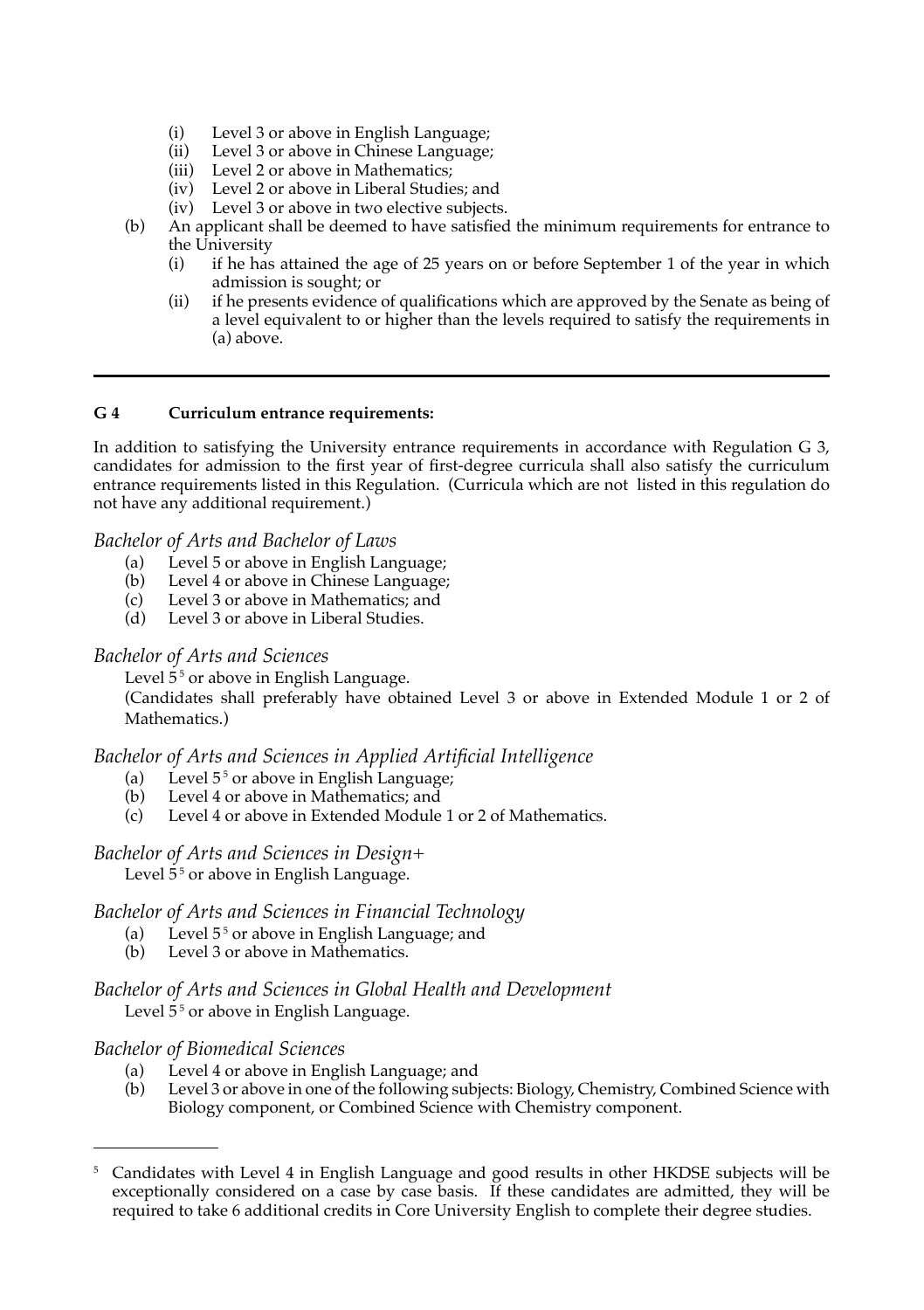## *Bachelor of Business Administration / Bachelor of Business Administration in Accounting and Finance*

- (a) Level 4 or above in English Language; and
- (b) Level 3 or above in Mathematics.

## *Bachelor of Business Administration (Information Systems)*

- 4 or above in English
- 3 or above in (a) Level 4 or above in English Language;<br>(b) Level 3 or above in Mathematics; and (b) Level 3 or above in Mathematics; and
- (c) Level 3 or above in one of the following subjects: Biology, Chemistry, Combined Science, Information and Communication Technology, Integrated Science, or Physics.

 (Candidates shall preferably have obtained Level 3 or above in Extended Module 1 or 2 of Mathematics.)

## *Bachelor of Business Administration in International Business and Global Management*

- (a) Level 5 or above in English Language; and
- (b) Level 4 or above in Mathematics.

#### *Bachelor of Business Administration (Law) and Bachelor of Laws*

- (a) Level 5 or above in English Language;
- (b) Level 4 or above in Chinese Language; and
- (c) Level 4 or above in Mathematics.

#### *Bachelor of Chinese Medicine*

 Level 3 or above in one of the following subjects: Biology, Chemistry, Physics, Combined Science, or Integrated Science.

## *Bachelor of Dental Surgery*

- (a) Level 4 or above in English Language;
- (b) Level 3 or above in Mathematics;
- (c) Level 3 or above in Liberal Studies; and
- (d) Level 3 or above in one of the following subjects: Biology, Chemistry, Physics, Combined Science, or Integrated Science.

## *Bachelor of Economics / Bachelor of Economics and Finance*

- (a) Level 4 or above in English Language; and
- (b) Level 3 or above in Mathematics.

## *Bachelor of Education and Bachelor of Science*

 Level 3 or above in one of the following subjects: Biology, Chemistry, Physics, Combined Science, or Integrated Science.

## *Bachelor of Engineering*

*Civil Engineering, Computer Engineering, Computer Science, Electrical Engineering, Electronic Engineering, Engineering Science, Industrial Engineering and Logistics Management, Mechanical Engineering, and Biomedical Engineering Programmes*

 (a) Level 3 or above in Mathematics; and  $(a)$ 

 (b) Level 3 or above in Physics, or Combined Science with Physics component.

 (Candidates shall preferably have obtained Level 3 or above in Extended Module 1 or 2 of Mathematics.)

## *Bachelor of Engineering / Bachelor of Engineering in Biomedical Engineering and Bachelor of Business Administration*

- (a) Level 4 or above in English Language;
- (b) Level 4 or above in Mathematics; and
- (c) Level 3 or above in Physics, or Combined Science with Physics component.  $(c)$

 (Candidates shall preferably have obtained Level 3 or above in Extended Module 1 or 2 of Mathematics.)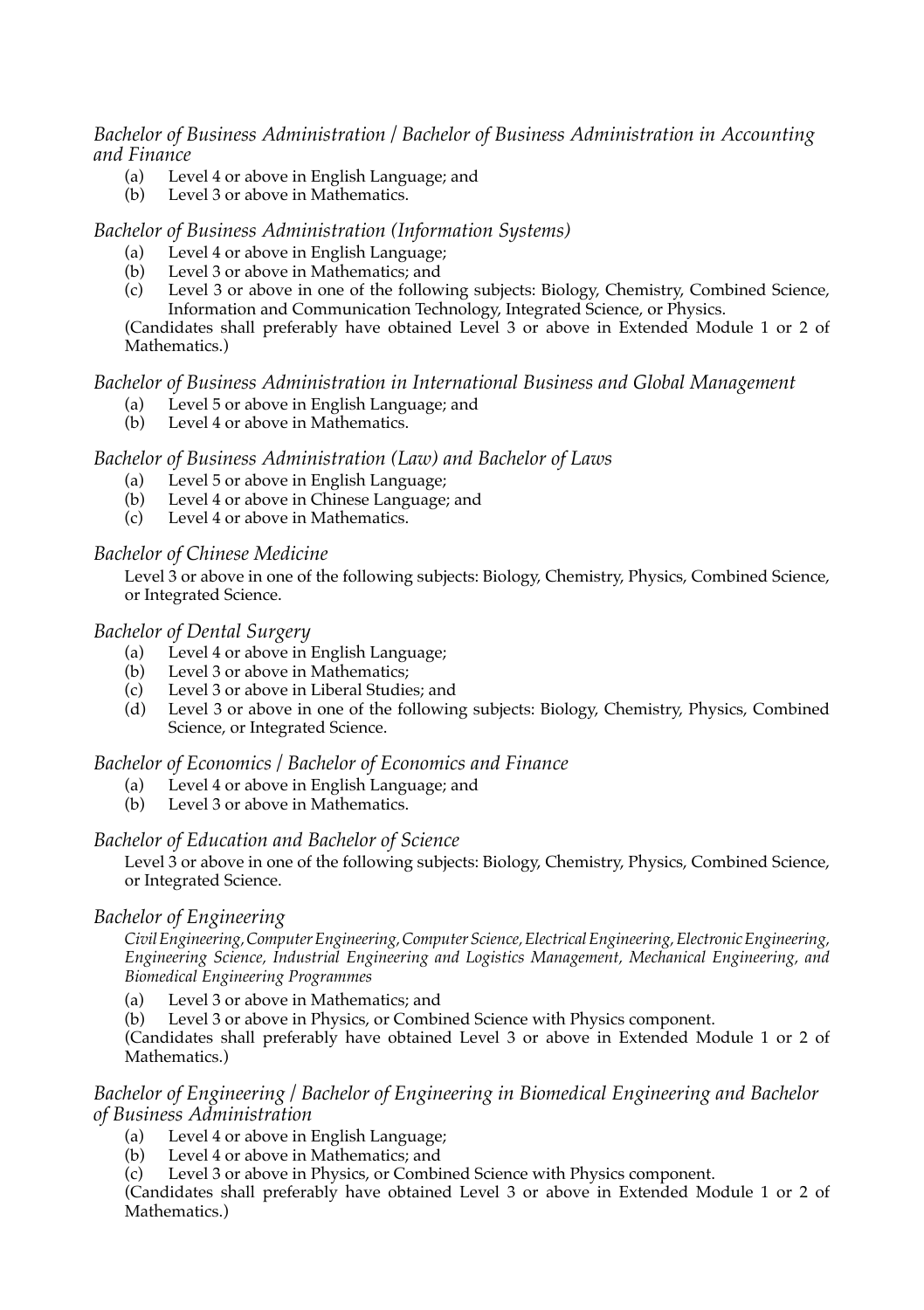## *Bachelor of Finance in Asset Management and Private Banking*

- (a) Level 4 or above in English Language; and
- (b) Level 3 or above in Mathematics.

## *Bachelor of Laws*

- (a) Level 5 or above in English Language;
- (b) Level 4 or above in Chinese Language;
- (c) Level 3 or above in Mathematics; and
- (d) Level 3 or above in Liberal Studies.

## *Bachelor of Medicine and Bachelor of Surgery*

- (a) Level 4 or above in English Language; and
- (b) Level 3 or above in Chemistry, or Combined Science with Chemistry component.

## *Bachelor of Pharmacy*

- (a) Level 4 or above in English Language; and
- (b) Level 3 or above in Chemistry, or Combined Science with Chemistry component.

## *Bachelor of Science*

 Level 3 or above in one of the following subjects: Biology, Chemistry, Physics, Combined Science, or Integrated Science.

## *Bachelor of Science and Master of Research*

- (a) Level  $5<sup>6</sup>$  or above in English Language;
- (b) Level 4 or above in Mathematics;
- (c) Level 4 or above in Extended Module 1 or 2 of Mathematics; and
- (d) Level 3 or above in two of the following subjects: Biology, Chemistry, Physics, Combined Science (The components of Combined Science must not overlap with other subjects.).

## *Bachelor of Science in Actuarial Science*

- (a) Level 4 or above in Mathematics; and
- (b) Level 4 or above in Extended Module 1 or 2 of Mathematics.

## *Bachelor of Science in Quantitative Finance*

- (a) Level 4 or above in English Language;
- (b) Level 3 or above in Mathematics; and
- (c) Level 3 or above in Extended Module 1 or 2 of Mathematics.

## *Bachelor of Science in Speech and Hearing Sciences*

- (a) Level 4 or above in English Language; and
- (b) Level 3 or above in Biology, or Combined Science with Biology component.

## *Bachelor of Social Sciences (Government and Laws) and Bachelor of Laws*

- (a) Level 5 or above in English Language;
- (b) Level 4 or above in Chinese Language;
- (c) Level 3 or above in Mathematics; and
- (d) Level 3 or above in Liberal Studies.

<sup>6</sup>Candidates with Level 4 in English Language but excellent results in Biology/Chemistry/Physics/ Combined Science/Mathematics will be exceptionally considered on a case by case basis.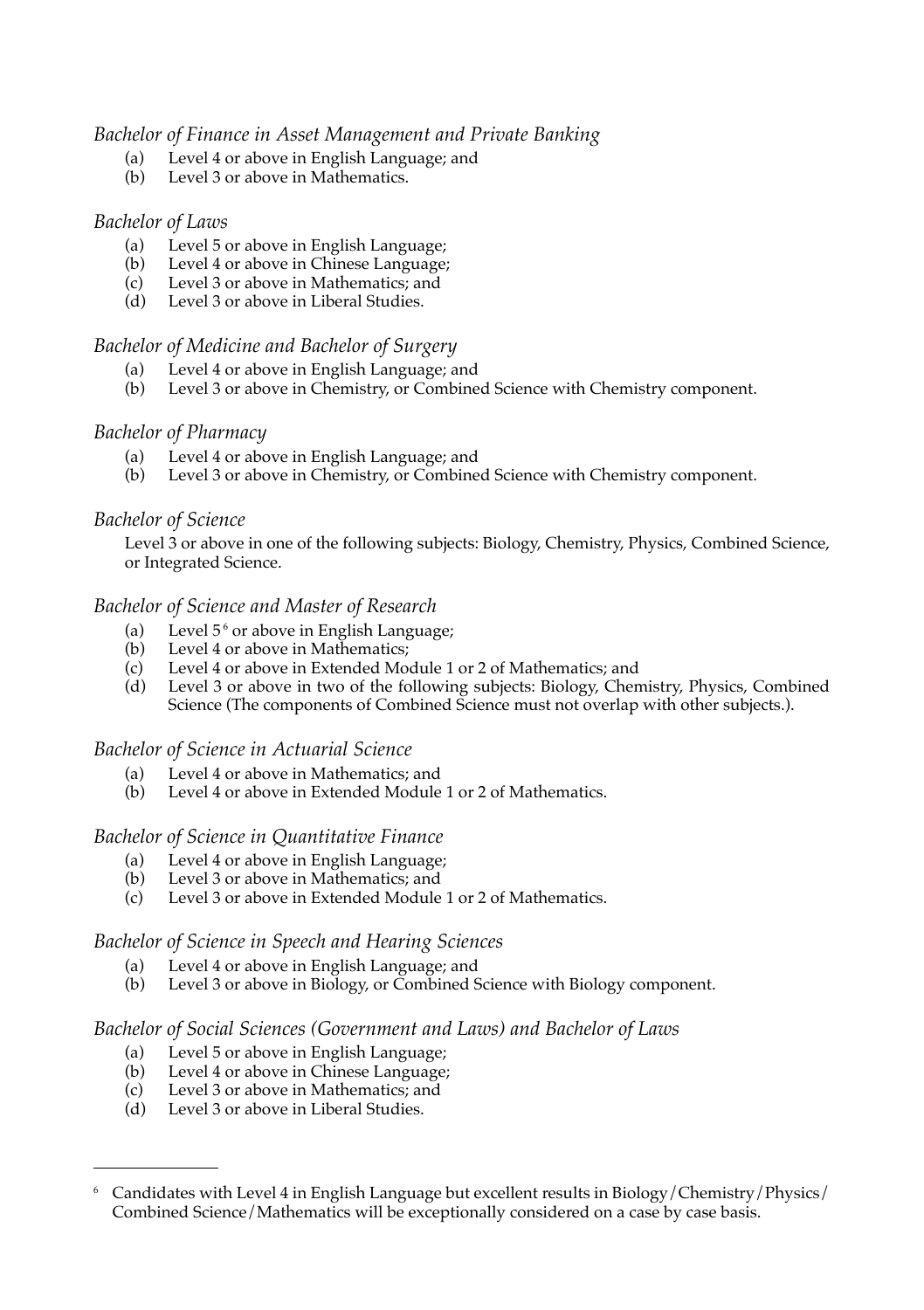**G 5 Exemption from University entrance requirements** (for admission to curricula leading to all Bachelor's degrees and non-graduate certificates and diplomas):

 Applications forexemptionfrom theUniversityentrance requirements shall be submitted to theRegistrar, together with the original or certified true copies of certificates and other documentary evidence of his educational qualifications. All applications for exemption from the University entrance requirements will be considered on their merits. 

## **G 6 Registration:**

- (a) An applicant who has been admitted to a course or courses as a candidate for any degree or diploma or any other University qualification shall be deemed to have entered upon such course or courses on the date of his first registration. Every candidate shall register on admission to the University and thereafter at the beginning of each academic year of his curriculum. Registration shall include the payment of fees due.  $(a)$
- (b) (i) A person who is registered as a candidate for a degree, diploma or certificate of the University listed in Statute III shall not register as a candidate for any other degree, diploma or certificate of the University or for any other post-secondary qualification at any educational institution except with the approval of the Senate given in advance. A candidate in breach of this regulation may be required to discontinue his studies in  $(b)$  the University.
	- (ii) A person who is registered for any post-secondary qualification at any educational institution shall not be registered as a candidate for a degree, diploma or certificate of the University listed in Statute III except with the approval of the Senate given in advance.

#### **G 7 Academic year:**

 The academic year shall begin in September each year.

#### **G 8 Attendance and absence:**

- (a) Attendance: Astudent shall follow his courses of instruction and complete the requirements of his curriculum to the satisfaction of the Heads of the Departments concerned.
- (b) Absence:
	- (i) Astudent who cannot attend for between three and seven days inclusive because of his illness shall, if he is registered in a Faculty, inform the Dean of the Faculty concerned in writing at the earliest opportunity. Astudent who is registered other than in a Faculty shall in similar manner inform the Registrar. When longer absence is necessary or when absence fromassessments is in question, astudent shall submitinwritingan application for leave of absence to the Dean, or the Registrar, as the case may be, together with a certificate signed by a registered medical practitioner. In such cases the University shall consult the Director of the University Health Service and may seek advice from a medical board of three medical practitioners, one of whom shall be the Director of the University Health Service, and one of whom may be nominated by the student.
	- (ii) A student who, during his studies, desires leave of absence for more than two full consecutive days for non-medical reasons shall, if he is registered in a Faculty, apply to the Dean of the Faculty concerned in writing at the earliest opportunity, stating the reasons for which the leave of absence is sought. A student who is registered other than in a Faculty shall in similar manner apply to the Registrar. Permission for such leave shall be granted only in exceptional circumstances and shall not be granted by reason only that the student has already made arrangements to be absent.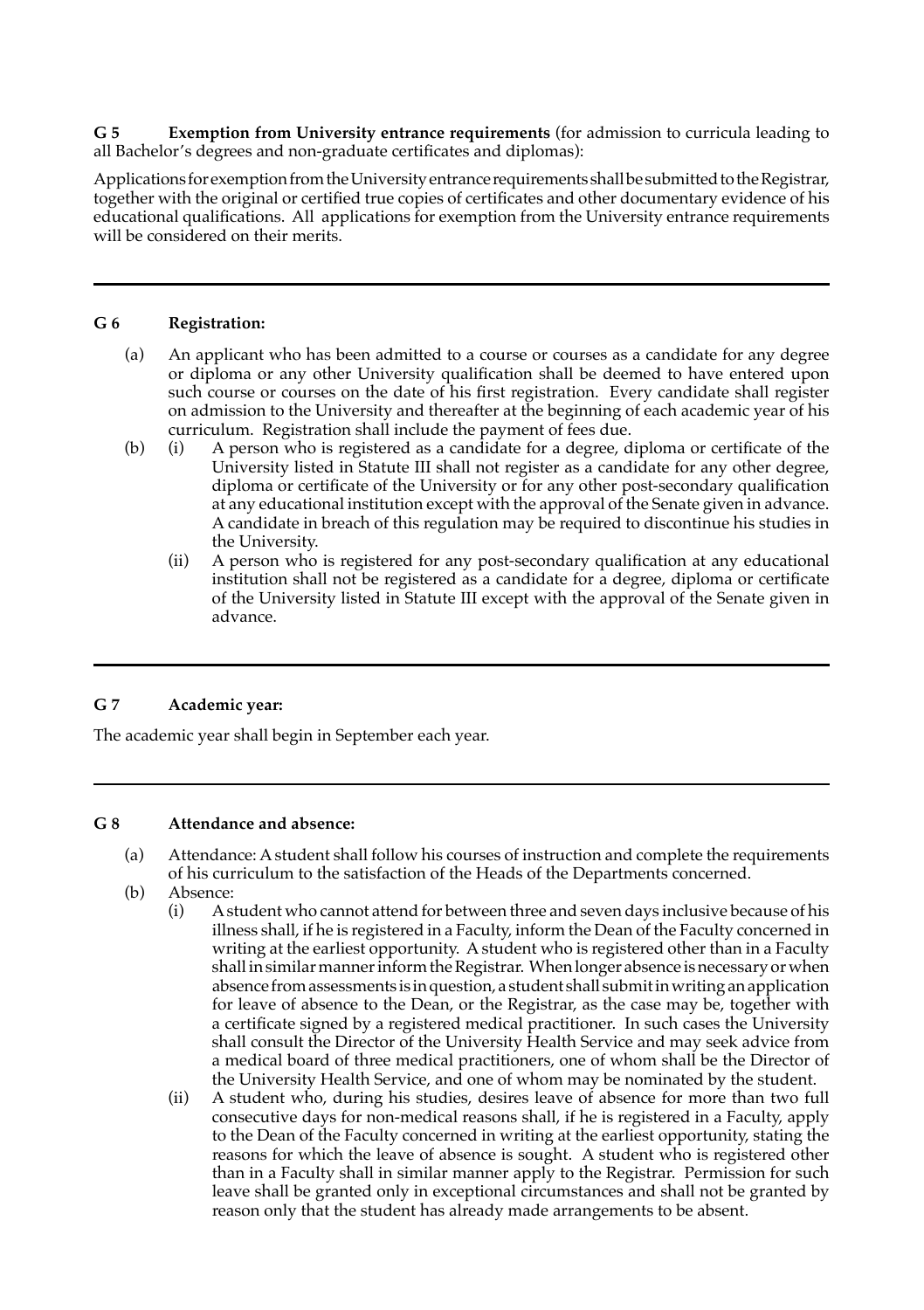- (iii) A student who is suspended shall not be permitted to attend during the period of suspension.
- (iv) A student who is given permission to undertake studies in another higher education institution for a period of more than twelve months shall normally be regarded as having withdrawn from the studies in the University, but shall be eligible for re- admission on completion of their studies in the other institution. In considering such an application, the University shall also decide on the request of credit transfer, if any, from the student.
- (c) Re-entry:<br>(i)  $As$ 
	- (i) A student registered in a Faculty who has been absent, whether leave has been granted under this regulation or not, for a period of such length as to make it impossible, in the opinion of the Dean of the Faculty concerned, for him to complete his year's work, shall not resume attendance in the same academic year, except with the permission of the Board of his Faculty. A student registered other than in a Faculty who has been absent shall in a similar manner not resume attendance except with the permission of the Registrar.
	- (ii) A student who has been granted leave of absence on the basis of a certificate of his illness signed by a registered medical practitioner shall, before resuming his studies, present a further certificate signed by a registered medical practitioner to the effect that his state of health will permit him to resume and complete his studies.  $(ii)$
	- (iii) Astudent who is not permitted to resume attendance in the same academic year under the provisions of clause (c)(i) of this regulation shall be regarded as having withdrawn from his studies with effect from the first day of his absence but shall be re-admitted at the commencement of the next academic year to the same curriculum and year of his previous registration. He may be required, before being re-admitted, to submit a certificate signed by a registered practitioner to the effect that his state of health will permit him to resume and to complete his studies.  $(iii)$
	- (iv) A student who is unable for reasons of health to attend for a period of more than twelve continuous months shall be regarded as having withdrawn from his studies but may apply again for admission to the same or to another curriculum provided that he submits a certificate signed by a registered medical practitioner to the effect that his state of health will permit him to resume and to complete his studies.
	- (v) In cases where a student submits a certificate signed by a registered medical practitioner in accordance with the provisions of this regulation, the University shall consult the Director of the University Health Service and may seek advice from a medical board of three medical practitioners, one of whom shall be the Director of the University Health Service and one of whom may be nominated by the student.  $(v)$

#### **G 9 Assessments:**

- (a) Thereshallbeassessmentsas specifiedintheregulations foreachdegree,diplomaor certificate.
- degree, diploma or certificate. (b) Astudent shall not be admitted to an assessment except under the regulations for the particular
- (c) Astudent suspended under Statute XXXI shall not be allowed to take, present himself for, and participate in any assessments during the period of suspension, unless otherwise permitted<br>by the Senate. the
- A student who is unable, because of his illness, to be present for any paper or papers in (d) A student who is unable, because of his illness, to be present for any paper or papers in an examination shall be permitted to present himself at a supplementary examination in the paper or papers where such an examina paper or papers where such an examination is prescribed in the regulations only if his for permission is approved by the relevant Board of Examiners.
- (e) Examiners may examine by means of written, practical, or oral test, or by continuous assessment, or by anycombination of these.
- Subject to Statute III (Degrees), a student who has been exempted from any part or the whole (f) Subject to Statute III (Degrees), a student who has been exempted from any part or the whole<br>of a course or assessment shall be deemed to have completed that part or the whole of the<br>course or to have satisfied the exa or to have satisfied the examiners in that part or the whole of the  $(f)$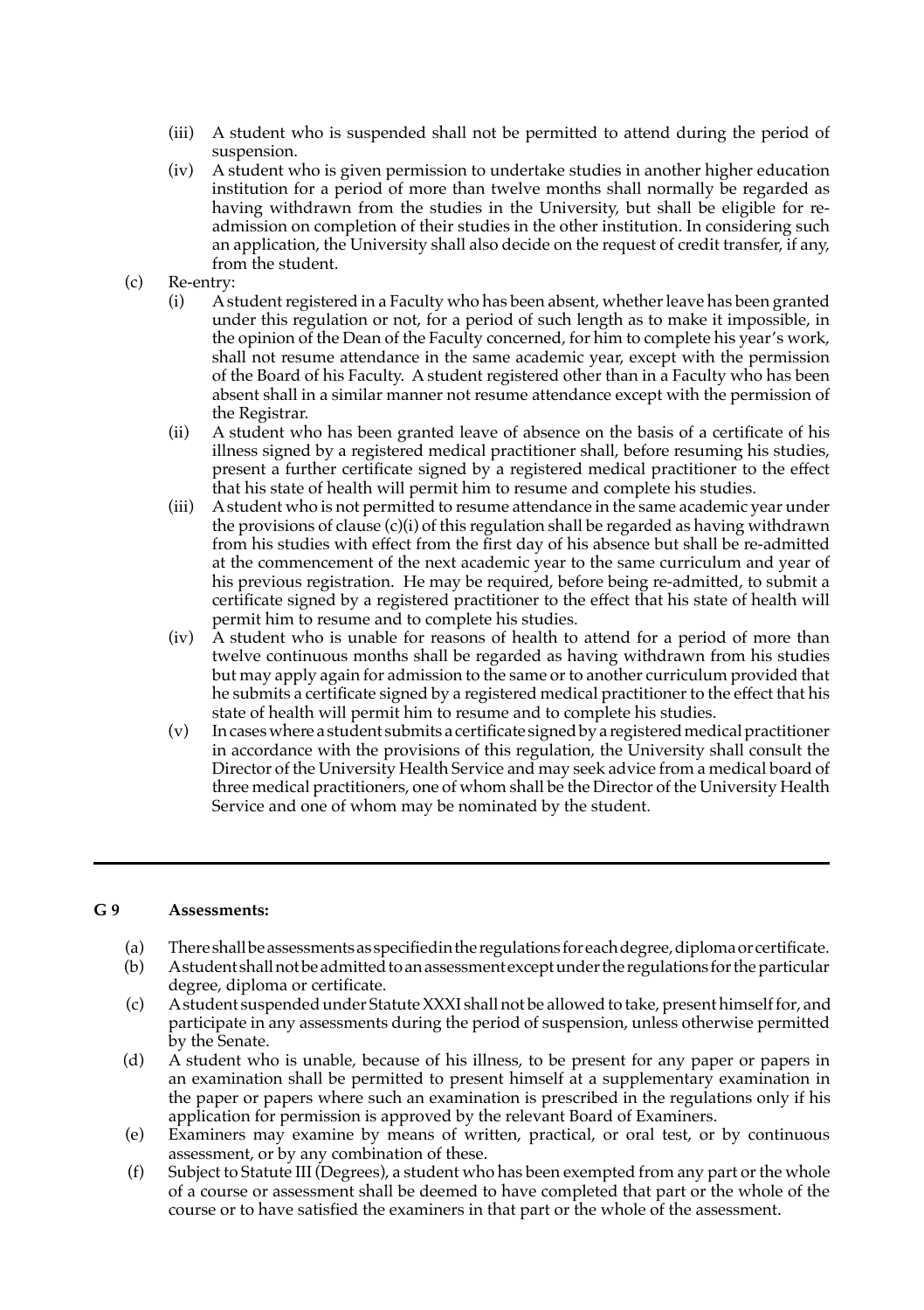- (g) Examination scripts and theses and dissertations for higher degrees shall be written in English, unless the candidate is given permission by the Senate to use another language<sup>7</sup>.
- (h) There shall be no appeal against the results of examinations and all other forms of assessment.  $(h)$

#### **G 10 Aegrotat degree:**

- (a) Acandidatewhowould otherwise have completed the requirements of the curriculum for any of the following degrees, but for his inability through his illness orinjury to participate in the assessment process during the final semester of his studies for one of these degrees may be considered for the award of an aegrotatdegree: BA,BBA,BBA(Acc&Fin),BBA(IBGM),BBA(IS), BBA(Law), BCogSc, BEcon, BEcon&Fin, BEd, BFin, BHousMan, LLB, BSc, BSc(ActuarSc), BSc(QFin), BSc(Sp&HearSc), BSc(SSLM), BSocSc, BSocSc(Govt&Laws) or BSW.
- (b) Application for the award of an aegrotat degree shall be made within thirty days from the completion of the assessment process. The application shall be accompanied by a certificate signed by a registered medical practitioner.
- (c) An aegrotat degree shall be conferred only with the agreement of the candidate, and such agreement shall render him ineligible to present himself for any subsequent assessment for the degree concerned.  $(c)$
- (d) An aegrotat degree shall not be classified.  $(d)$

#### **G 11 Unsatisfactory performance or progress:**

 A student whose performance at examinations or in continuous assessment as may be held from time to time is unsatisfactory, or in the case of a higher degree student whose progress is unsatisfactory, may be required by the Senate (a) to discontinue his studies, or (b) to repeat any part of his course before being admitted to further assessments or before being allowed to present his thesis or dissertation, or (c) to re-present himself for assessment without repeating any part of his course.

#### **G 12 Discontinuation of studies:**

 (a) The Board of a Faculty or an appropriate committee may recommend to the Senate that under the provisions of G 11 and, where applicable, in accordance with any degree, diploma or certificate regulation, a student be required to discontinue his studies in a curriculum administered by the Board or the committee. $(a)$ 

 $7$  The Senate has given permission for the following students to use Chinese:

- students in the School of Chinese:
- students in the Faculty of Education
	- (i) following courses, modules and programmes in Chinese subjects,
	- (ii) in the PGDE (formerly entitled  $\hat{PCEd}$ ) programme practicing teaching in schools using Chinese as medium of instruction,
	- (iii) in Speech and Hearing Sciences;
- students in the Department of Law taking the following courses:
	- (i) 'Use of Chinese in Law I'
	- (ii) 'Use of Chinese in Law II'
	- (iii) 'Cross-border legal relation between the Mainland and Hong Kong'
	- (iv) 'Commercial Law in Mainland China';
- students in the School of Chinese Medicine;
- students in the Master of Buddhist Studies programme, in assessment of specified courses; and
- students in programmes offered in Mainland China, in specified parts of the assessments.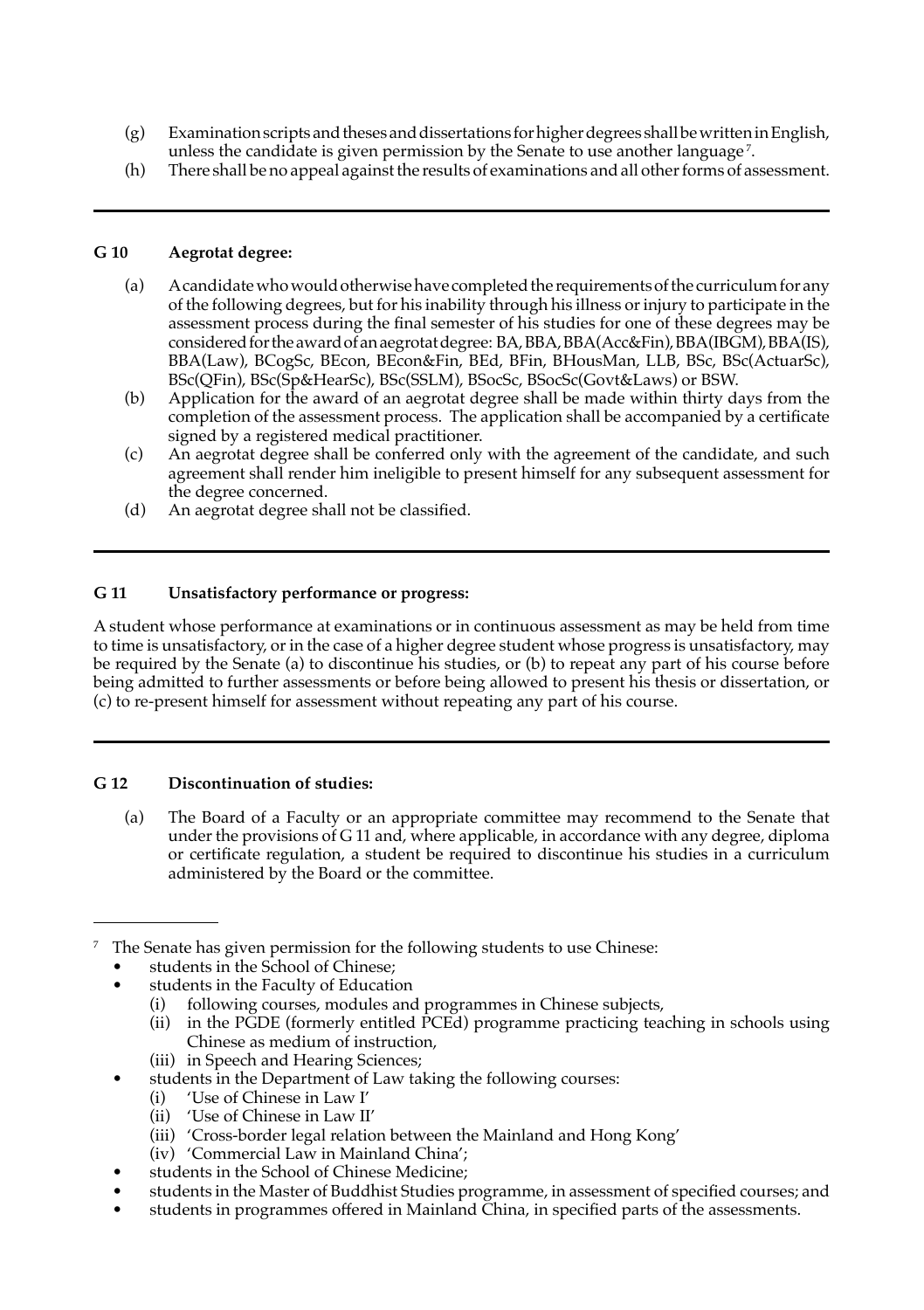- (b) In all cases where a student is recommended for discontinuation in accordance with  $G12(a)$  or liable for discontinuation under the provisions of any degree, diploma or certificate regulation, there shall be a review of the circumstances of the case by the Committee on Discontinuation. The student shall be so informed in writing and be provided with a statement of the reasons thereof. He shall be invited to submit in writing to the Registrar any non-academic reason which he considers relevant to the issue of his discontinuation. He shall also be invited to appear before the Senate Committee on Discontinuation and may, if the Committee so desires, be required to appear.  $(b)$
- (c) The decision of the Committee on Discontinuation shall be communicated as soon as may be to the student and the Board of the Faculty concerned.  $(c)$

## **G 13 Change of name:**

 Astudent shall retain thenameunderwhichhehas beenfirst registered. Change ofname on theUniversity register shall be effected only on receipt by the Registrar of a recognized form of legal deposition.

#### **G 14 Transcripts and certificates of attendance:**

 A transcript of academic record or certificate of attendance giving information on courses of study may be issued to a student or former student on application and upon payment of the prescribed fees.

## **G 15 Visiting students:**

- (a) An applicant, whether or not he satisfies the minimum University entrance requirements, may be admitted as a visiting student normally for a period of not more than one academic year for the purpose of  $(a)$ 
	- (i) attending courses of study in a degree, diploma or other University curriculum; or
	- (ii) undertaking postgraduate research studies or such other studies as may be prescribed by the Head of the Department concerned, but shall not be registered as a candidate for a degree, diploma, or other qualification of the University. An applicant for admission the subjects of his choice which are considered adequate by the Head of the Department as a visiting student shall have educational standards in the English language and in concerned.
- (b) Subject to the approval of the Board of the Faculty or the committee concerned, a visiting student may participate in prescribed coursework and assessments as may be required for the course in question, and may, on request, be given a statement setting out the classes attended and the results of any assessments taken. An application for permission to participate in coursework and/or assessments shall not normally be approved unless it is received at the time an application for admission is made.  $(h)$
- (c) A visiting student shall not change his status to that of a candidate for a degree, diploma or other University qualification; and shall not be granted any exemption from any part of the curriculum for any degree, diploma or other University qualification on the basis of work done during any period of his attendance as a visiting student.  $(c)$
- (d) Applications for admission as visiting students shall be made to the Registrar, and successful applicants shall be permitted to register only on
	- (i) the first day of each semester, in the case of students who intend to follow courses of  $(i)$ study; or
	- (ii) the first day of any calendar month during a year, in the case of students who intend to undertake postgraduate research studies or such other studies as may be prescribed by the Head of the Department concerned.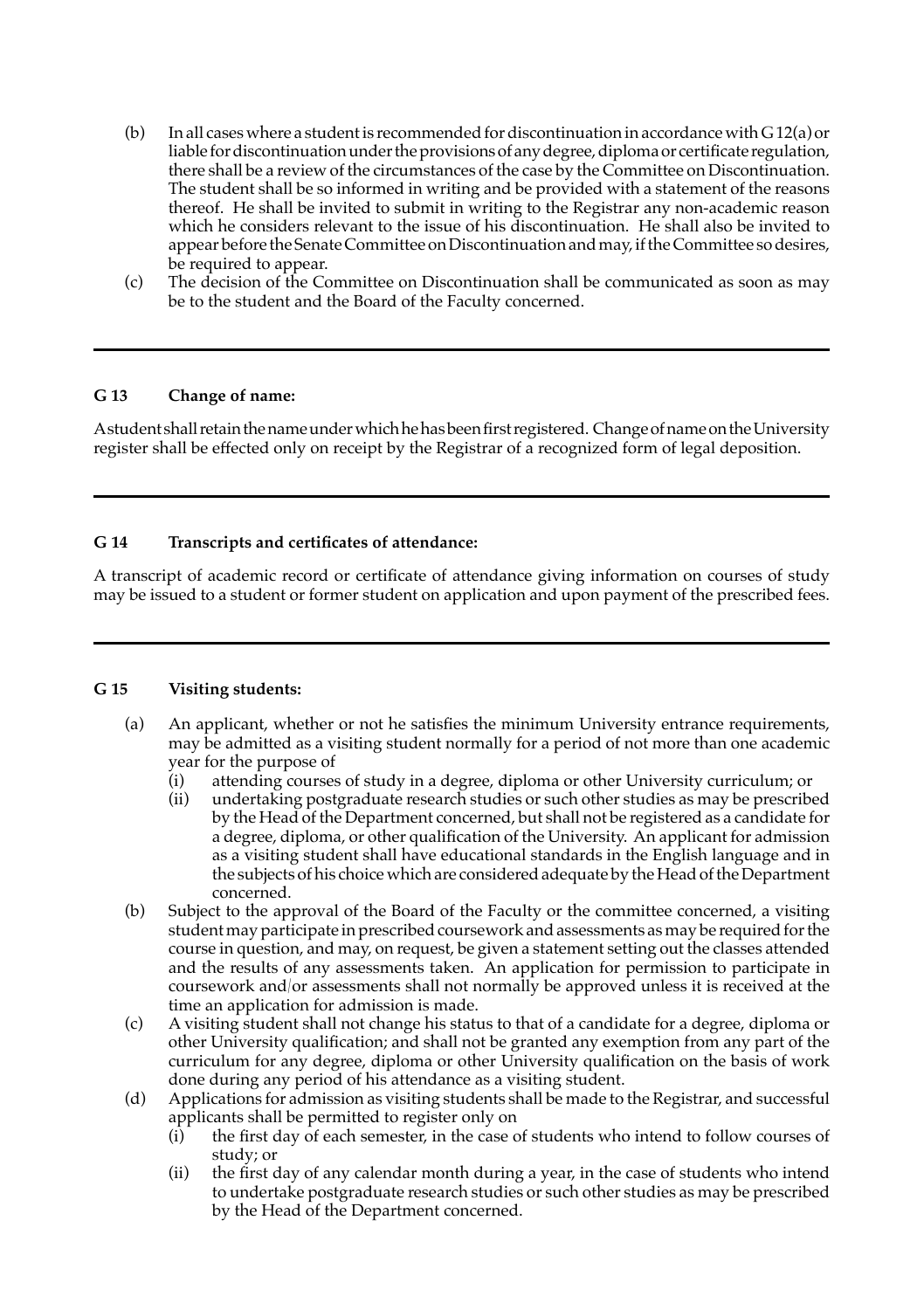#### **G 16 Compliance with regulations and exemption from provisions thereof:**

- (a) Subject to the Ordinance and the statutes and without prejudice to section (b) below, the regulations made by the Senate and/or the Council shall apply uniformly from the date upon which they come into operation and shall continue so to apply until the date of their amendment or repeal: always provided that the Senate and/or the Council may provide in any particular case that a regulation shall remain in force for the purpose of completion of a candidature which was commenced prior to the amendment or repeal of the regulation.
- (b) Subject to the Ordinance and the statutes, and notwithstanding section (a) above, the Senate may exempt any student from the provisions of any regulation made by the Senate, provided that, in the case of an exemption from the provisions of any of the regulations governing degrees or diplomas or certificates, there is a recommendation to the effect from the Board of the Faculty or from the Senate Committee concerned.  $(b)$

## **G 17 University fees:**

## *I. Conditions*

- (a) University fees shall be payable in accordance with Section II of this regulation, and fees for the current academic year shall be as prescribed by the Council<sup>8</sup>. They may be varied from time to time at the University's absolute discretion provided that notice of not later than June 30 preceding the academic year in which the fee is to be varied shall be given, by announcement posted on all official University noticeboards, whenever a variation is to be made.
- (b) University fees shall be paid in advance, unless otherwise specified, and once paid shall not be refunded except as prescribed in Section II.
- (c) Unlesshehas received,inadvanceofthedateonwhichpaymentof anyfees isdue,permission from the Registrar or another authorized officer to postpone payment to a later date, a student who has not paid within 30 days after the due date shall have his name removed from the register of students. Notwithstanding the provisions of Section II(k) of this regulation and other regulations where applicable, the University may in its absolute discretion withhold the provision of any services to the de-registered student including the issue of assessment results, transcript and certificate of attendance. To re-instate his student status, the student shall be required to pay a surcharge of 10% of the outstanding fees, or \$500, whichever is the lesser, in addition to settling the outstanding fees. The University may additionally request the student to compensate the University for any loss of interest for any late payment or non-payment of fees, including the surcharge, irrespective of whether the student's name has been removed from the register. This clause shall be applicable to all University fees, fines, charges, and other payments for which a student is liable, whether they are stipulated in this regulation or not.  $(c)$
- (d) There shall be no remission of fees in whole or in part except when remission is a specified part of a University scholarship, prize, bursary, or similar award.  $(d)$

## *II. Fees*

(a) A candidate registered for a Bachelor's, Master's or Doctor's<sup>9</sup> degree, other than higher doctorates, or a diploma or certificate, shall pay caution money and the fees for application, composition and graduation; and, where appropriate, the fees for qualifying examination, repeating,re-assessment, continuation, examinationandcompulsoryresidence. Anapplicant for admission to candidature of a higher doctorate shall pay an application fee; and upon admission to candidature, shall pay an examination fee. A candidate registered for the degree of Doctor of Medicine or the degree of Master of Surgery shall pay caution money and the fees for application, registration, examination and graduation. A visiting student shall pay the fees for application and composition. 

<sup>8</sup> For current fees, see Schedule of Fees.

<sup>9</sup>Fees arrangements for the three-year programme of the PhD shall normally be applicable to the degree of  $\text{S}$ D.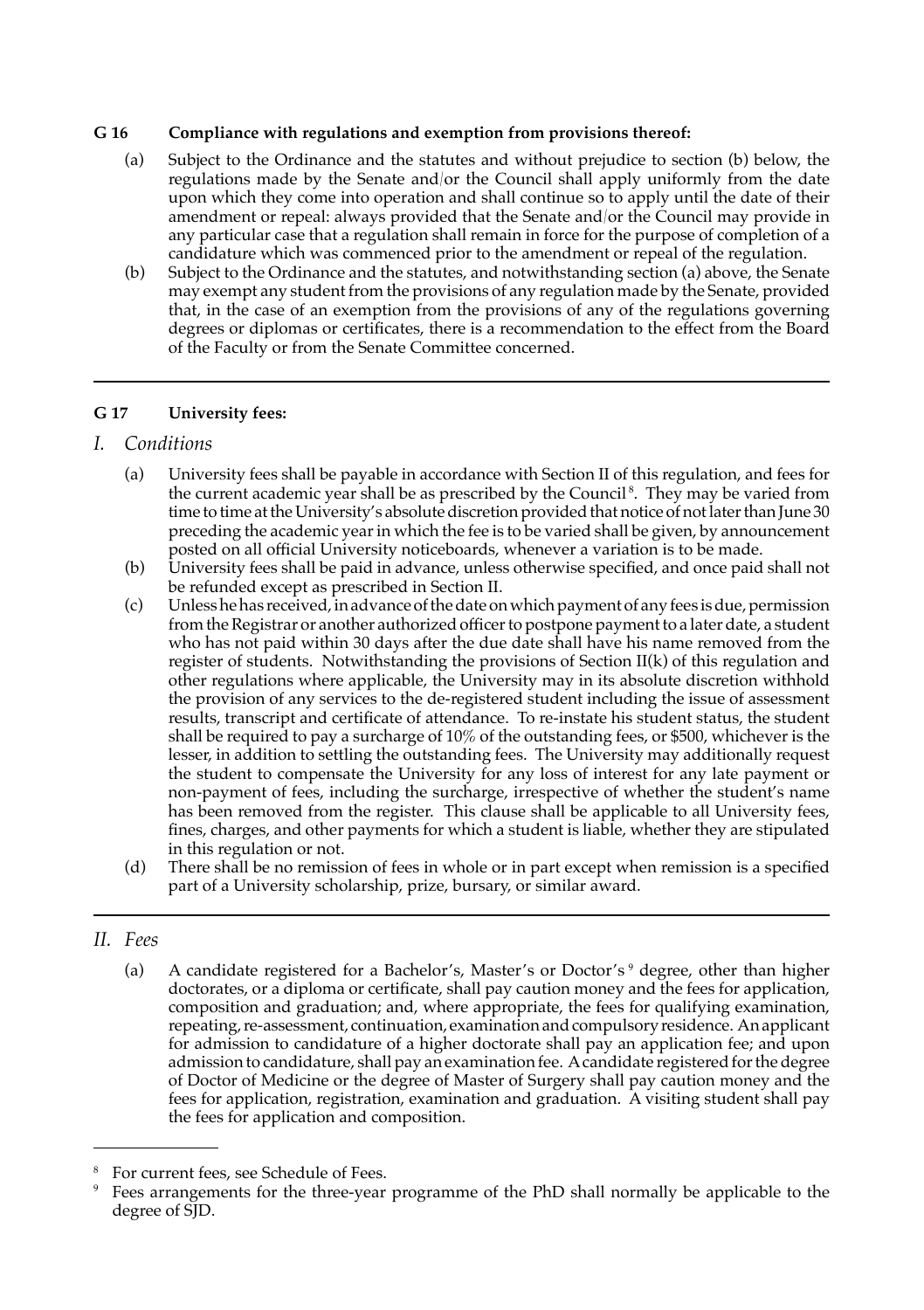- (b) The composition fee, which includes elements for registration, tuition or supervision, laboratory, workshop, library, health service, and other facilities offered, shall be payable in the following manner unless otherwise stated in the schedule of fees:
	- (i) by a candidate registered for a Bachelor's degree or a Master's degree by coursework or diploma or certificate: annually by two instalments by dates to be prescribed by the Registrar, the first during August to October and the second in January;
	- (ii) by a candidate registered for the degree of MPhil or PhD: annually by two equal instalments during the candidate's period of study as prescribed in the regulations governing the degree 10;
	- (iii) by a candidate registered forthe Diploma or Certificate in Chinese Language: annually by three instalments in September, December and March;
	- (iv) by a visiting student: in one single payment at the time of admission.  $(iv)$
- (c) Caution money shall be paid by a student on first registration and shall be retained by the University as a deposit from which it may make deductions in respect of fees, fines, breakages, damage, loss and other charges incurred by the student; if at any time, as a result of deductions made, the balance of the deposit be inadequate to meet future charges outstanding, the student shall restore the balance therein to its original level. On withdrawal from the University, the balance of a student's caution money shall be set off against the graduation fee or, if the student is not graduating, be returned to the student.  $(c)$
- (d) The continuation fee, which includes elements for registration, tuition or supervision, laboratory, workshop, library, health service and other facilities offered, shall be paid by a candidate who is registered for an MPhil or PhD degree and who requires to continue beyond the period of study prescribed for the degree.  $(d)$
- (e) The repeating fee, whichincludes elements forregistration,tuitionor supervision,laboratory, workshop, library, health service and other facilities offered, shall be paid by a candidate registered for a Bachelor's degree or Master's degree by coursework, or a diploma or certificate and who is permitted or required to repeat part of the courses of any one year of the curriculum. The fee shall be charged in respect of each course to be repeated, and dissertations and fieldwork for Master's degrees by coursework shall be counted as one course each. A re-assessment fee shall not be payable in addition.  $(e)$
- (f) Astudent who is permitted or required to repeat the whole of one year of the curriculum for a degree, diploma or certificate shall pay the composition fee prescribed.  $(f)$
- (g) The re-assessment fee, which includes elements for registration, library, health service and other facilities offered, shall be paid by a candidate registered for a Bachelor's degree or Master's degree by coursework, or a diploma or certificate and who is permitted or required to present himself for re-assessment without repeating any courses.  $(g)$
- (h) Candidates may be required to pay a deposit on acceptance of an offer of admission, the amount of which shall be determined by the Registrar. Such deposit shall be credited towards the first year's composition fee and shall not be refunded, except to a candidate admitted provisionally who fails to satisfy the admissions requirements.
- (i) The registration fee shall be paid by a candidate for the degree of Doctor of Medicine or Master of Surgery upon his first registration.  $(i)$
- (j) The graduation fee shall be paid by a candidate for a degree, diploma or certificate on completion of the curriculum and before the degree, diploma or certificate is awarded.
- (k) A charge shall be made for a transcript of results in the University of Hong Kong Advanced Level Examination and for a transcript of a student's record or a certificate of attendance.  $(k)$

 $10$  A candidate for the degree of MPhil or the degree of PhD will be liable for the continuation fee for each three-month period following the expiry of his period of study as prescribed in the regulations governing the degree. This means that a candidate registered for the degree of MPhil becomes liable for the continuation fee at the end of the twenty-fourth month of his full-time candidature or at the end of the thirty-sixth month of his part-time candidature; and a candidate registered for the three-year programme of the degree of PhD becomes liable for the continuation fee at the end of the thirty-sixth month of his full-time candidature or at the end of the fifty-fourth month of his part-time candidature; and a candidate registered for the four-year programme of the degree of PhD becomes liable for the continuation fee at the end of the forty-eighth month of his full-time candidature or at the end of the seventy-second month of his part-time candidature.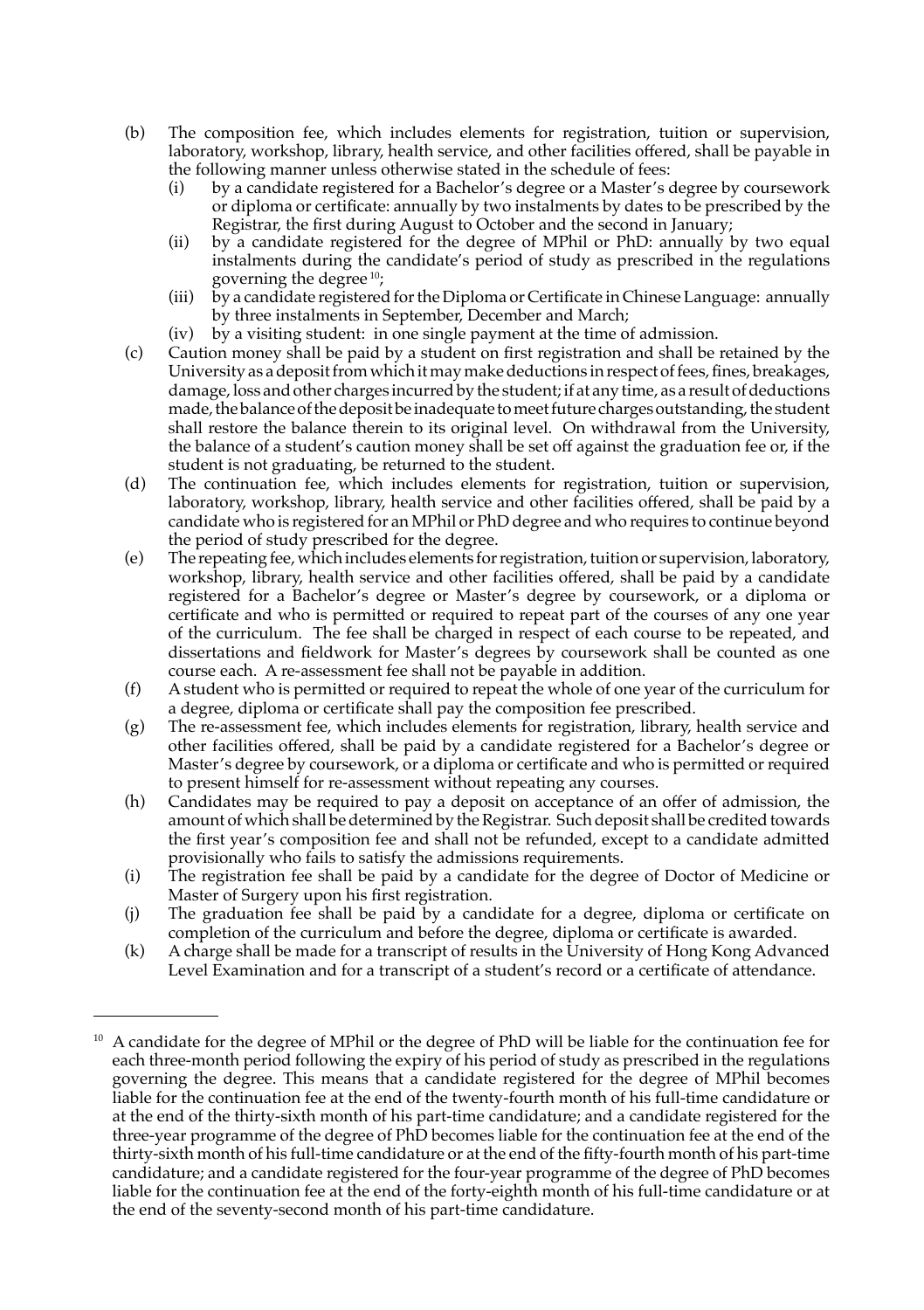(l) Candidates may be required to pay such other fees, fines and charges as prescribed by the Council from time to time. Such fees, fines and charges shall be payable by the dates specified.

#### **G 18 Academic dress:**

#### *A. Official and Honorary*

#### **Chancellor**

 A robe of rich black silk trimmed with grey silk facings and collar, gold lace and gold ornaments on back, sleeves, and wings to match. Black velvet college cap with gold braid and gold tassel.

#### **Pro-Chancellor**

 A robe of rich black silk trimmed with grey silk facings and collar, gold lace and gold ornaments on back and wings to match. Black velvet college cap with gold tassel.

#### **Vice-Chancellor**

 A robe of rich black silk trimmed with grey silk facings and collar, silver lace and silver ornaments on back, sleeves, and wings to match. Black velvet college cap with silver braid and silver tassel.

#### **Deputy Vice-Chancellor**

 A robe of rich black silk trimmed with grey silk facings and collar, silver lace and silver ornaments on back and wings to match. Black velvet college cap with silver tassel.

#### **Executive Vice-President (Administration and Finance)**

 A robe of rich black silk trimmed with grey silk ribbon and collar, silver lace and silver ornaments on back and wings to match. Black velvet college cap with silver tassel.

#### **Pro-Vice-Chancellor**

 A robe of rich black silk trimmed with silver lace on back, sleeves, and cape. Black velvet college cap with silver tassel.

#### **Treasurer**

 A robe of grey silk with scarlet silk facings. Black velvet college cap with black silk tassel.

#### **Registrar**

 A robe of rich black silk with black velvet robe lace on front, cape, and shoulders. Black velvet college cap with black silk tassel.

#### **Chairman of Convocation**

 A robe of blue silk with grey silk facings and collar trimmed with gold. Black velvet college cap with grey silk tassel.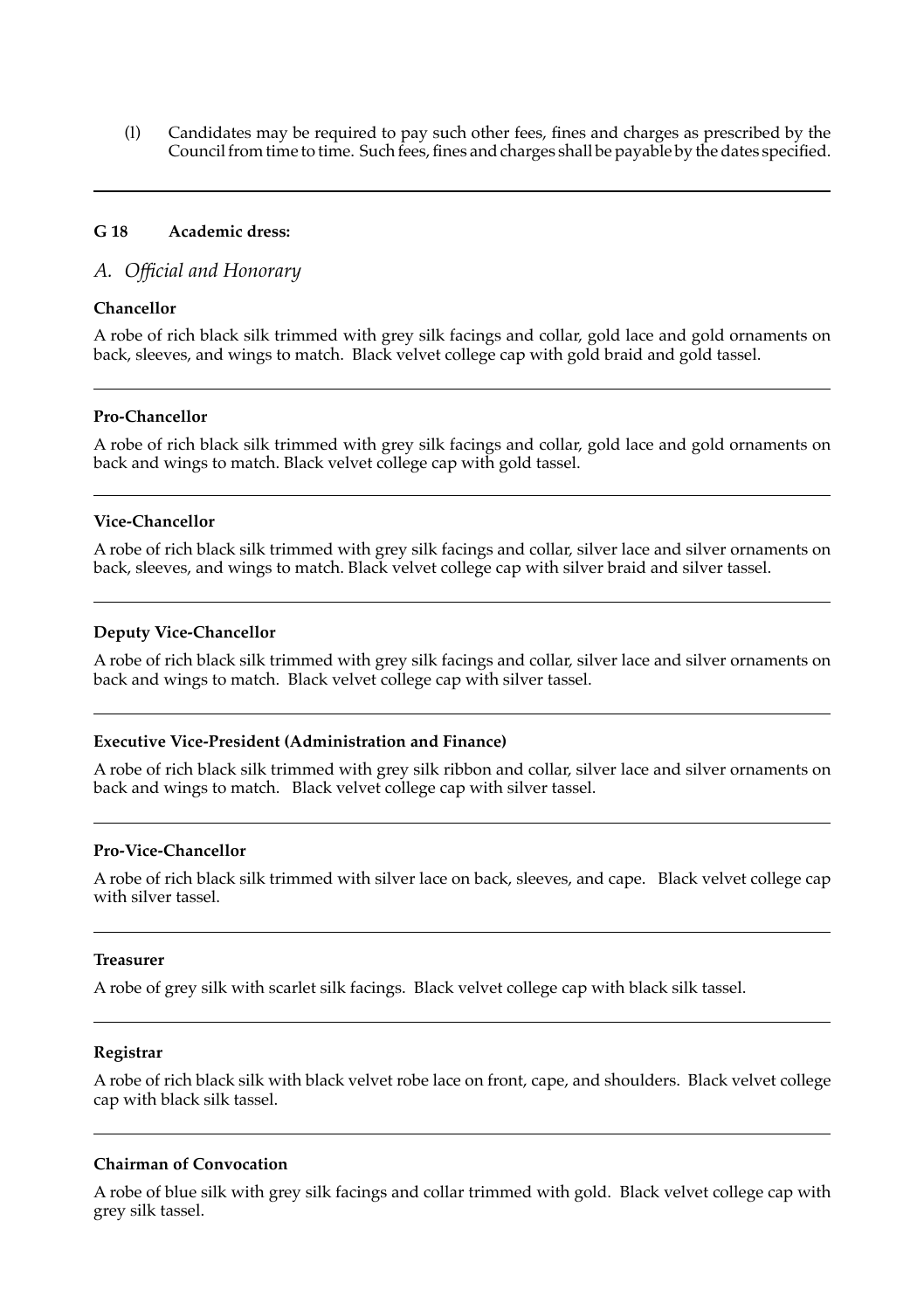#### **Doctor of Laws (***honoris causa***)**

 A robe of scarlet panama with facings of deep blue silk and a hood of scarlet panama with lining of deep blue silk throughout. Black velvet cap, bonnet-shaped and soft, with a hard round brim and a narrow cord of gold at the junction of the crown and the brim.

#### **Doctor of Letters (***honoris causa***)**

 A robe of scarlet panama with facings of royal blue silk and a hood of scarlet panama with lining of royal blue silk throughout. Black velvet cap, bonnet-shaped and soft, with a hard round brim and a narrow cord of gold at the junction of the crown and the brim.

#### **Doctor of Science (***honoris causa***)**

 A robe of scarlet panama with facings of white silk and a hood of scarlet panama with lining of white silk throughout. Black velvet cap, bonnet-shaped and soft, with a hard round brim and a narrow cord of gold at the junction of the crown and the brim.

#### **Doctor of Divinity** *(honoris causa***)**

 A robe of scarlet panama with facings of Sarum red silk and a hood of scarlet panama with lining of Sarum red silk throughout. The outside edge of facings and top edge of sleeve facings, and lining of hood, decorated with 1 inch black ribbon. Black velvet cap.

#### **Doctor of Social Sciences (***honoris causa***)**

 A robe of scarlet panama with facings of dark green silk and a hood of scarlet panama with lining of dark green silk throughout. Black velvet cap, bonnet-shaped and soft, with a hard round brim and a narrow cord of gold at the junction of the crown and the brim.

## *B. Undergraduates*

 A short-sleeved gown of dark green material, of length 6 inches above the knee, with a black college cap. The President and members of the Union Council may wear upon their academic dress such distinguishing marks as may be laid down from time to time by the Union Council.

*C. Graduates*

**Gowns** 

| <b>Bachelors</b>                | A robe of black stuff of the simple traditional shape with |
|---------------------------------|------------------------------------------------------------|
|                                 | pointed sleeve.                                            |
| Masters                         | A robe of black stuff, Oxford MA pattern.                  |
| Masters of Surgery (full dress) | A robe of purple panama with lavender silk facings.        |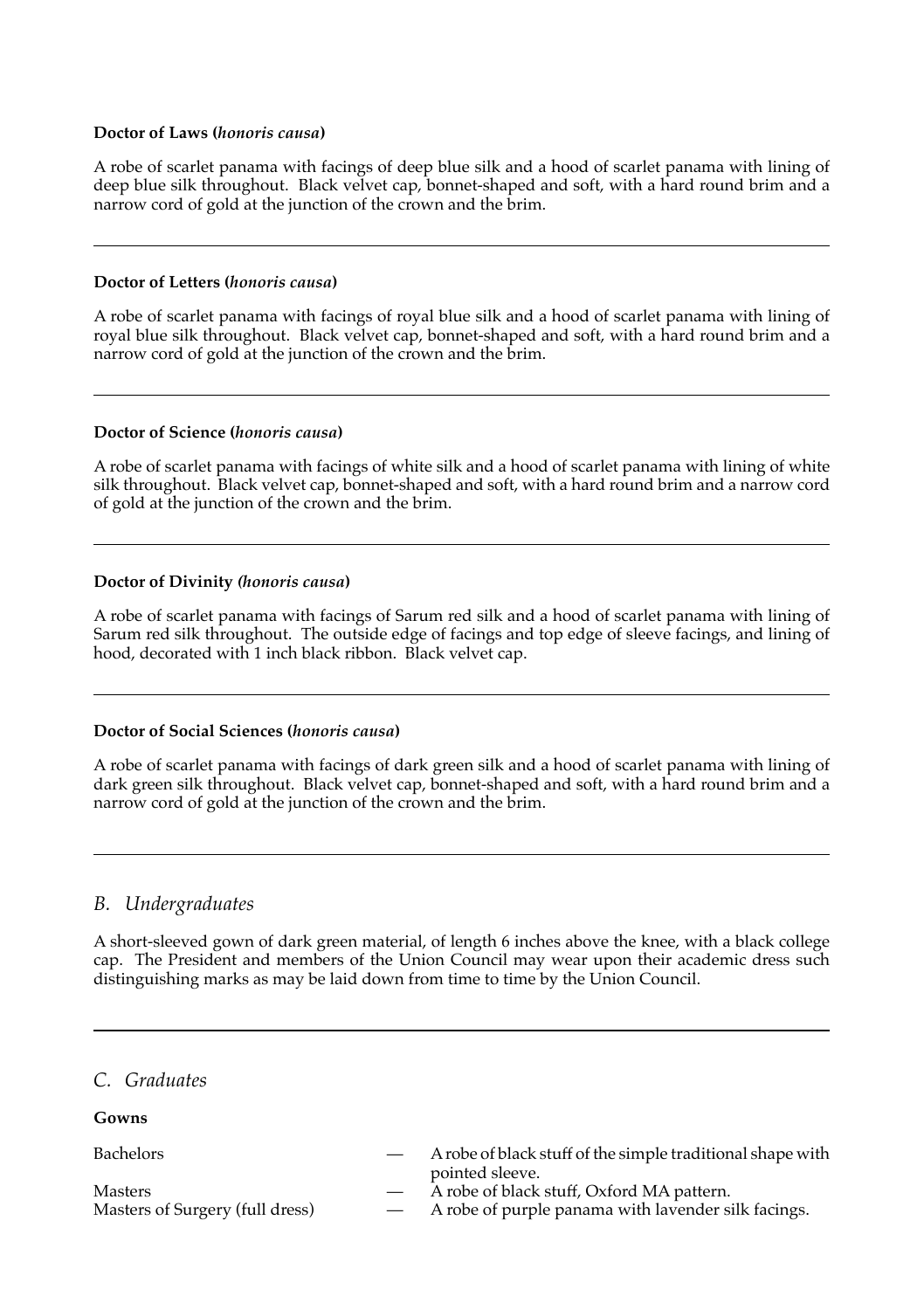| Doctors (undress)                    | A robe of black silk, Oxford DPhil pattern.                |
|--------------------------------------|------------------------------------------------------------|
| Doctors (full dress)                 | A robe of scarlet panama with silk facings of appropriate  |
|                                      | colour (DLitt royal blue; DBA bronze; EdD light blue; LLD  |
|                                      | old gold; DNurs red; DSc white; DPA dark green; DSocSc     |
|                                      | dark green; PsyD dark green).                              |
| Doctors of Philosophy (full dress)   | A robe of maroon panama with facings of deep blue.         |
| Doctor of Legal Science (full dress) | A robe of maroon panama with facings of deep blue.         |
| Doctors of Medicine and Masters      | A robe of black silk with purple silk facings 6.4 cm wide. |
| of Surgery (undress)                 |                                                            |

## **Hoods**

*Faculty of Architecture*

| BA(ArchStud)         | Deep blue with grey silk edge lining, 3.5 cm wide.     |
|----------------------|--------------------------------------------------------|
| BA(Conservation)     | Deep blue with grey silk edge lining, 3.5 cm wide.     |
| BA(LS)               | Deep blue with grey silk edge lining, 3.5 cm wide.     |
| BA(UrbanStud)        | Deep blue with grey silk edge lining, 3.5 cm wide.     |
| <b>BHousMan</b>      | Deep blue with grey silk edge lining, 3.5 cm wide.     |
| BSc(Surv)            | Deep blue with grey silk edge lining, 3.5 cm wide.     |
| MArch                | Deep blue with grey silk lining throughout, the lining |
|                      | being turned over to the depth of 1 cm.                |
| MHousMan             | Deep blue with grey silk lining throughout, the lining |
|                      | being turned over to the depth of 1 cm.                |
| MLA                  | Deep blue with grey silk lining throughout, the lining |
|                      | being turned over to the depth of 1 cm.                |
| MSc(Conservation)    | Deep blue with grey silk lining throughout, the lining |
|                      | being turned over to the depth of 1 cm.                |
| MSc(ConstProjectMan) | Deep blue with grey silk lining throughout, the lining |
|                      | being turned over to the depth of 1 cm.                |
| MSc(IDM)             | Deep blue with grey silk lining throughout, the lining |
|                      | being turned over to the depth of 1 cm.                |
| MSc(IPD)             | Deep blue with grey silk lining throughout, the lining |
|                      | being turned over to the depth of 1 cm.                |
| MSc(RealEst)         | Deep blue with grey silk lining throughout, the lining |
|                      | being turned over to the depth of 1 cm.                |
| MSc(UrbanPlanning)   | Deep blue with grey silk lining throughout, the lining |
|                      | being turned over to the depth of 1 cm.                |
| MUrbanDesign         | Deep blue with grey silk lining throughout, the lining |
|                      | being turned over to the depth of 1 cm.                |
|                      |                                                        |

## *Faculty of Arts*

| BA<br>МA           | Deep blue with royal blue silk edge lining, 3.5 cm wide.<br>Deep blue with royal blue silk lining throughout, the |
|--------------------|-------------------------------------------------------------------------------------------------------------------|
| MBuddhStud         | lining being turned over to the depth of 1 cm.<br>Deep blue with royal blue silk lining throughout, the           |
| MFA                | lining being turned over to the depth of 1 cm.<br>Deep blue with royal blue silk lining throughout, the           |
|                    | lining being turned over to the depth of 1 cm.                                                                    |
| DLitt (undress)    | Deep blue with royal blue silk lining throughout, the<br>lining being turned over to the depth of 1 cm.           |
| DLitt (full dress) | Scarlet panama with royal blue silk lining throughout.                                                            |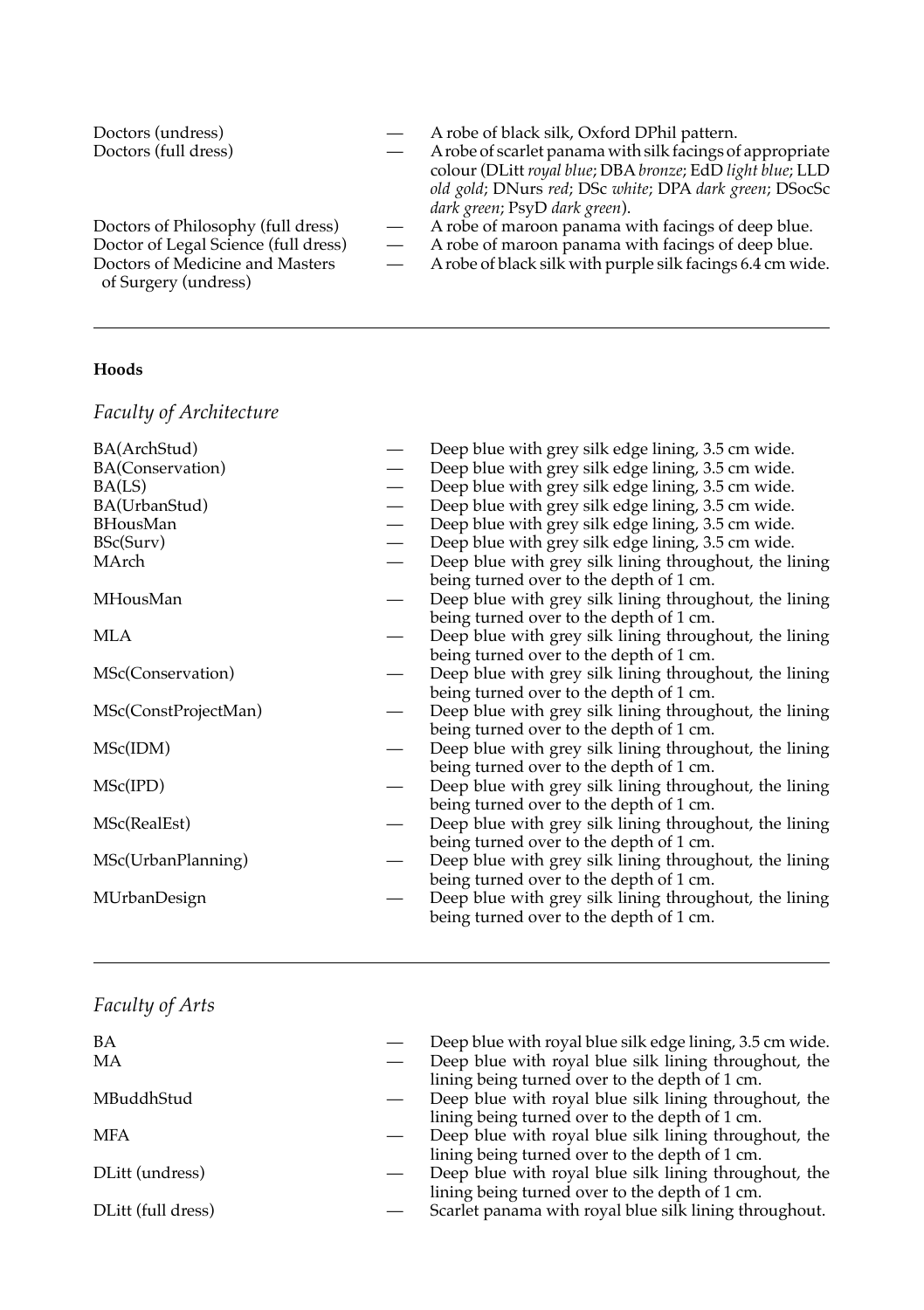## *Faculty of Business and Economics*

| BBA              |                          | Deep blue with bronze silk edge lining, 3.5 cm wide.     |
|------------------|--------------------------|----------------------------------------------------------|
| BBA(Acc&Fin)     |                          | Deep blue with bronze silk edge lining, 3.5 cm wide.     |
| BBA(IBGM)        |                          | Deep blue with bronze silk edge lining, 3.5 cm wide.     |
| BBA(IS)          | $\overline{\phantom{0}}$ | Deep blue with bronze silk edge lining, 3.5 cm wide.     |
| BBA(Law)         |                          | Deep blue with bronze silk edge lining, 3.5 cm wide.     |
| <b>BEcon</b>     |                          | Deep blue with bronze silk edge lining, 3.5 cm wide.     |
| BEcon&Fin        |                          | Deep blue with bronze silk edge lining, 3.5 cm wide.     |
| <b>BFin</b>      |                          | Deep blue with bronze silk edge lining, 3.5 cm wide.     |
| BFin(AMPB)       |                          | Deep blue with bronze silk edge lining, 3.5 cm wide.     |
| BSc(QFin)        |                          | Deep blue with bronze silk edge lining, 3.5 cm wide.     |
| <b>EMBA</b>      |                          | Deep blue with bronze silk lining throughout, the lining |
|                  |                          | being turned over to the depth of 1 cm.                  |
| <b>IMBA</b>      |                          | Deep blue with bronze silk lining throughout, the lining |
|                  |                          | being turned over to the depth of 1 cm.                  |
| MAcct            |                          | Deep blue with bronze silk lining throughout, the lining |
|                  |                          | being turned over to the depth of 1 cm.                  |
| <b>MBA</b>       |                          | Deep blue with bronze silk lining throughout, the lining |
|                  |                          | being turned over to the depth of 1 cm.                  |
| MEcon            |                          | Deep blue with bronze silk lining throughout, the lining |
|                  |                          | being turned over to the depth of 1 cm.                  |
| MFin             |                          | Deep blue with bronze silk lining throughout, the lining |
|                  |                          | being turned over to the depth of 1 cm.                  |
| MSc(BA)          |                          | Deep blue with bronze silk lining throughout, the lining |
|                  |                          | being turned over to the depth of 1 cm.                  |
| MSc(Mktg)        |                          | Deep blue with bronze silk lining throughout, the lining |
|                  |                          | being turned over to the depth of 1 cm.                  |
| DBA (undress)    |                          | Deep blue with bronze silk lining throughout, the lining |
|                  |                          | being turned over to the depth of 1 cm.                  |
| DBA (full dress) |                          | Scarlet panama with bronze silk lining throughout.       |
|                  |                          |                                                          |

| Faculty of Dentistry |
|----------------------|
|                      |

| <b>BDS</b>         | Deep blue with burgundy red silk edge lining, 3.5 cm<br>wide.                                                                                                   |
|--------------------|-----------------------------------------------------------------------------------------------------------------------------------------------------------------|
| <b>MDS</b>         | Deep blue with burgundy red silk lining throughout,                                                                                                             |
| MOrth              | the lining being turned over to the depth of 1 cm.<br>Deep blue with burgundy red silk lining throughout,<br>the lining being turned over to the depth of 1 cm. |
| MSc(CommunityDent) | Deep blue with burgundy red silk lining throughout,                                                                                                             |
| MSc(DMS)           | the lining being turned over to the depth of 1 cm.<br>Deep blue with burgundy red silk lining throughout,<br>the lining being turned over to the depth of 1 cm. |
| MSc(GeneralDent)   | Deep blue with burgundy red silk lining throughout,                                                                                                             |
| MSc(ImplantDent)   | the lining being turned over to the depth of 1 cm.<br>Deep blue with burgundy red silk lining throughout,<br>the lining being turned over to the depth of 1 cm. |

## *Faculty of Education*

| <b>BEd</b>     | Deep blue with light blue silk edge lining, 3.5 cm wide. |
|----------------|----------------------------------------------------------|
| BEd(LangEd)    | Deep blue with light blue silk edge lining, 3.5 cm wide. |
| BEd(PrimaryEd) | Deep blue with light blue silk edge lining, 3.5 cm wide. |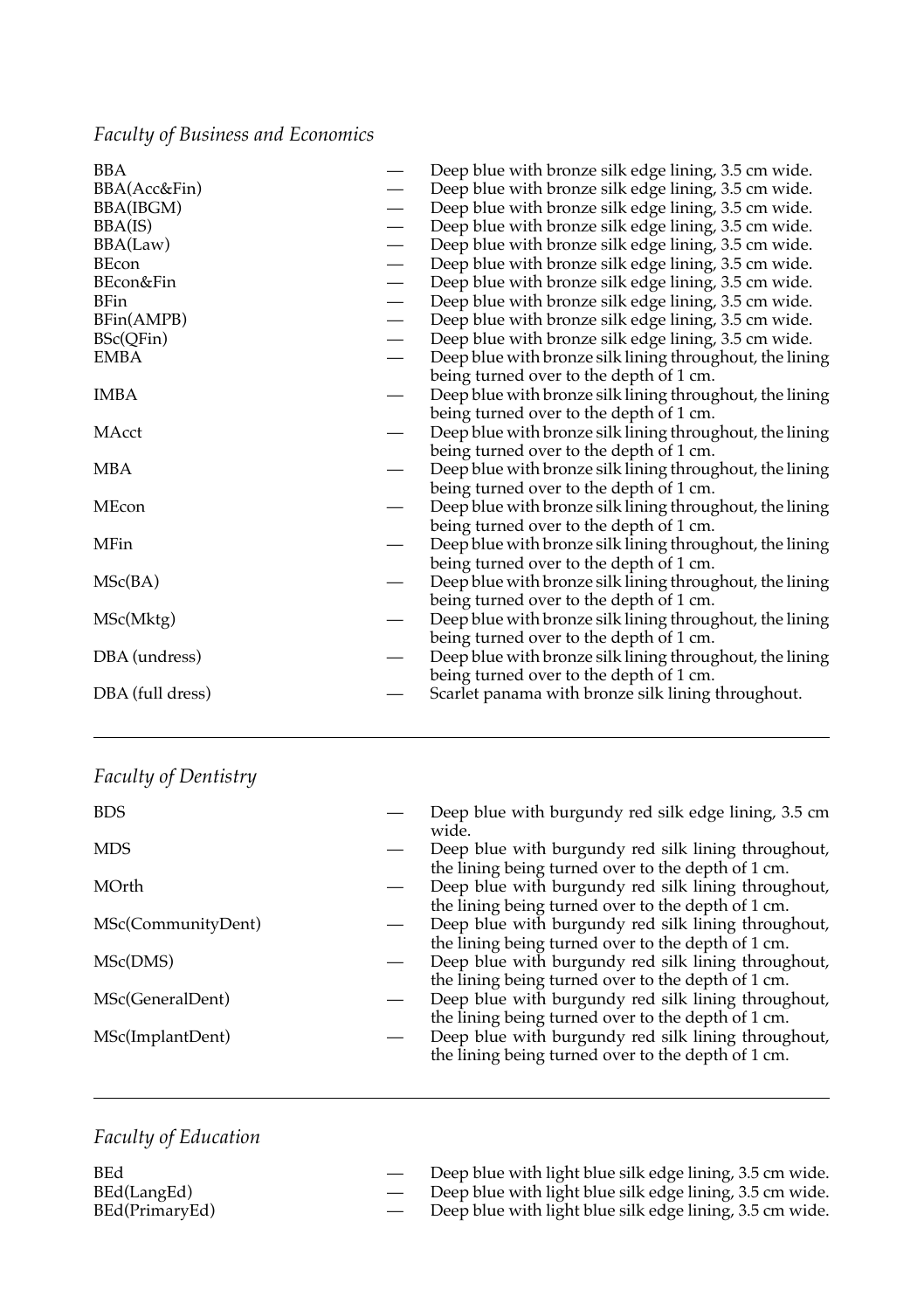| BSc(ACD)               | Deep blue with light blue silk edge lining, 3.5 cm wide.    |
|------------------------|-------------------------------------------------------------|
| BSc(Exercise&Health)   | Deep blue with light blue silk edge lining, 3.5 cm wide.    |
| BSc(IM)                | Deep blue with light blue silk edge lining, 3.5 cm wide.    |
| BSc(Sp&HearSc)         | Deep blue with light blue silk edge lining, 3.5 cm wide.    |
| MA(AppliedLinguistics) | Deep blue with light blue silk lining throughout, the       |
|                        | lining being turned over to the depth of 1 cm.              |
| MA(TESOL)              | Deep blue with light blue silk lining throughout, the       |
|                        | lining being turned over to the depth of 1 cm.              |
| MEd                    | Deep blue with light blue silk lining throughout, the       |
|                        | lining being turned over to the depth of 1 cm.              |
| MSc(Audiology)         | Deep blue with light blue silk lining throughout, the       |
|                        | lining being turned over to the depth of 1 cm.              |
| MSc(ITE)               | Deep blue with light lue silk lining throughout, the lining |
|                        | being turned over to the depth of 1 cm.                     |
| MSc(LIM)               | Deep blue with light blue silk lining throughout, the       |
|                        | lining being turned over to the depth of 1 cm.              |
| MSc(SportsScience)     | Deep blue with light blue silk lining throughout, the       |
|                        | lining being turned over to the depth of 1 cm.              |
| EdD (undress)          | Deep blue with light blue silk lining throughout, the       |
|                        | lining being turned over to the depth of 1 cm.              |
| EdD (full dress)       | Scarlet panama with light blue silk lining throughout.      |
|                        |                                                             |

# *Faculty of Engineering*

| BEng<br>BSc(CompSc)<br>MSc(CompSc) | Deep blue with yellow silk edge lining, 3.5 cm wide.<br>Deep blue with yellow silk edge lining, 3.5 cm wide.<br>Deep blue with yellow silk lining throughout, the lining<br>being turned over to the depth of 1 cm. |
|------------------------------------|---------------------------------------------------------------------------------------------------------------------------------------------------------------------------------------------------------------------|
| MSc(ECom&IComp)                    | Deep blue with yellow silk lining throughout, the lining<br>being turned over to the depth of 1 cm.                                                                                                                 |
| MSc(Eng)                           | Deep blue with yellow silk lining throughout, the lining<br>being turned over to the depth of 1 cm.                                                                                                                 |

| Faculty of Law |  |
|----------------|--|
|----------------|--|

| <b>LLB</b>      | Deep blue with old gold silk edge lining, 3.5 cm wide.     |
|-----------------|------------------------------------------------------------|
| JD              | Deep blue with old gold silk lining throughout, the lining |
|                 | being turned over to the depth of 1 cm.                    |
| <b>MCL</b>      | Deep blue with old gold silk lining throughout, the lining |
|                 | being turned over to the depth of 1 cm.                    |
| <b>LLM</b>      | Deep blue with old gold silk lining throughout, the lining |
|                 | being turned over to the depth of 1 cm.                    |
| LLM(ChineseLaw) | Deep blue with old gold silk lining throughout, the lining |
|                 | being turned over to the depth of 1 cm.                    |
| LLM(CFL)        | Deep blue with old gold silk lining throughout, the lining |
|                 | being turned over to the depth of 1 cm.                    |
| LLM(HR)         | Deep blue with old gold silk lining throughout, the lining |
|                 | being turned over to the depth of 1 cm.                    |
| LLM(T&IPL)      | Deep blue with old gold silk lining throughout, the lining |
|                 | being turned over to the depth of 1 cm.                    |
| LLM(ITL)        | Deep blue with old gold silk lining throughout, the lining |
|                 | being turned over to the depth of 1 cm.                    |
| LLMPRCCommL     | Deep blue with old gold silk lining throughout, the lining |
|                 | being turned over to the depth of 1 cm.                    |
|                 |                                                            |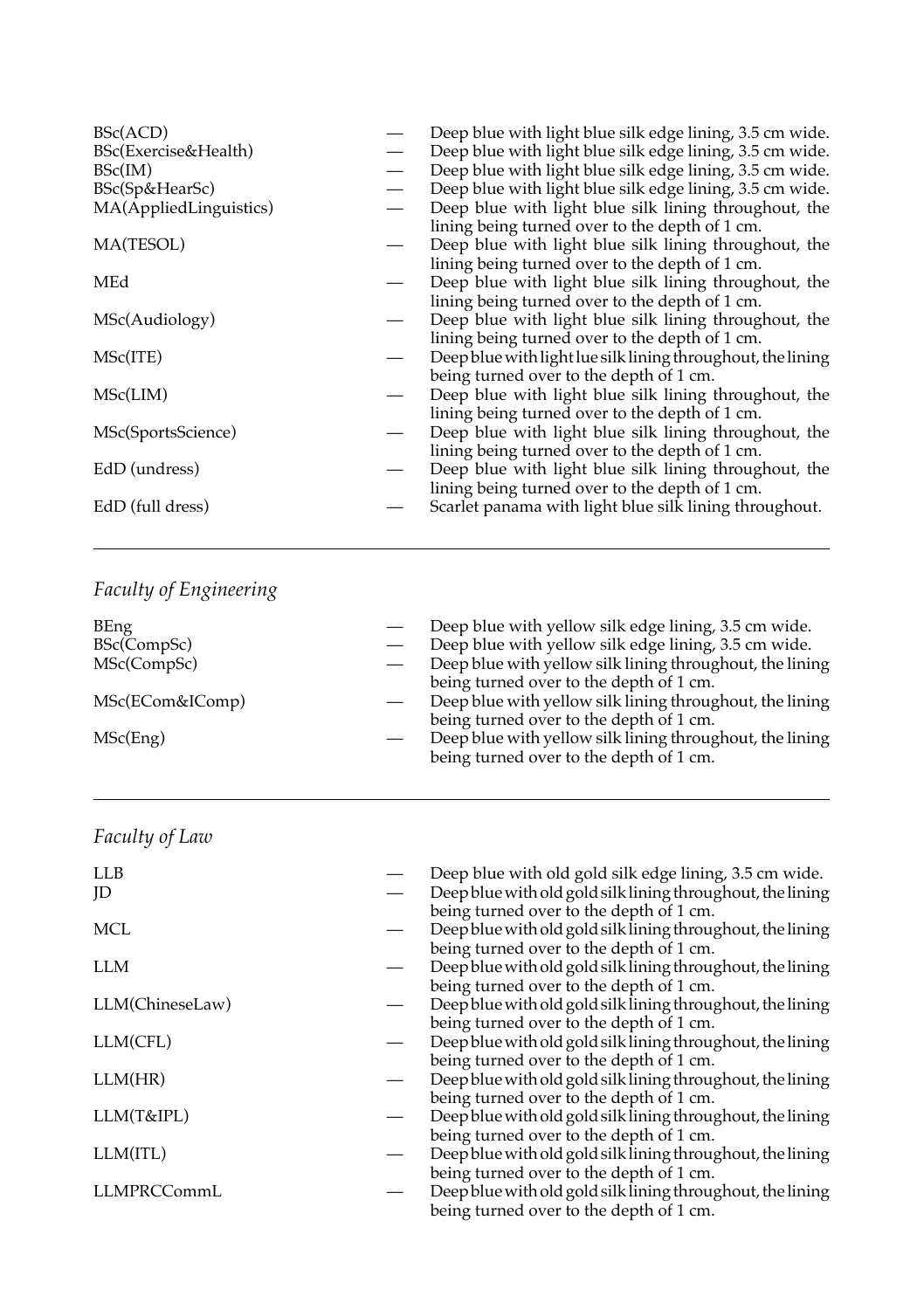| LLD (undress)            | Deep blue with old gold silk lining throughout, the lining<br>being turned over to the depth of 1 cm.        |
|--------------------------|--------------------------------------------------------------------------------------------------------------|
| LLD (full dress)<br>SID. | Scarlet panama with old gold silk lining throughout.<br>Maroon panama with deep blue silk lining throughout. |

# *Li Ka Shing Faculty of Medicine*

| <b>BBiomedSc</b>    |                               | Deep blue with red silk edge lining, 3.5 cm wide.     |
|---------------------|-------------------------------|-------------------------------------------------------|
| <b>BChinMed</b>     |                               | Deep blue with red silk edge lining, 3.5 cm wide.     |
| <b>MBBS</b>         |                               | Deep blue with red silk edge lining, 3.5 cm wide.     |
| <b>BNurs</b>        | $\overbrace{\phantom{12333}}$ | Deep blue with red silk edge lining, 3.5 cm wide.     |
| <b>BPharm</b>       |                               | Deep blue with red silk edge lining, 3.5 cm wide.     |
| BPharm(ChinMed)     | $\overbrace{\phantom{12333}}$ | Deep blue with red silk edge lining, 3.5 cm wide.     |
| BSc(ApplMedSc)      |                               | Deep blue with red silk edge lining, 3.5 cm wide.     |
| BSc(BiomedSc)       |                               | Deep blue with red silk edge lining, 3.5 cm wide.     |
| <b>BTCM</b>         |                               | Deep blue with red silk edge lining, 3.5 cm wide.     |
| MChinMed            |                               | Deep blue with red silk lining throughout, the lining |
|                     |                               | being turned over to the depth of 1 cm.               |
| MChinMed(Acup&Mox)  |                               | Deep blue with red silk lining throughout, the lining |
|                     |                               | being turned over to the depth of 1 cm.               |
| MClinPharm          |                               | Deep blue with red silk lining throughout, the lining |
|                     |                               | being turned over to the depth of 1 cm.               |
| MMedSc              |                               | Deep blue with red silk lining throughout, the lining |
|                     |                               | being turned over to the depth of 1 cm.               |
| MΝ                  |                               | Deep blue with red silk lining throughout, the lining |
|                     |                               | being turned over to the depth of 1 cm.               |
| <b>MNurs</b>        |                               | Deep blue with red silk lining throughout, the lining |
|                     |                               | being turned over to the depth of 1 cm.               |
| MPsyMed             |                               | Deep blue with red silk lining throughout, the lining |
|                     |                               | being turned over to the depth of 1 cm.               |
| <b>MPH</b>          |                               | Deep blue with red silk lining throughout, the lining |
|                     |                               | being turned over to the depth of 1 cm.               |
| MRes(Med)           |                               | Deep blue with red silk lining throughout, the lining |
|                     |                               | being turned over to the depth of 1 cm.               |
| MScChinMeds         |                               | Deep blue with red silk lining throughout, the lining |
|                     |                               | being turned over to the depth of 1 cm.               |
| <b>MTCM</b>         |                               | Deep blue with red silk lining throughout, the lining |
|                     |                               | being turned over to the depth of 1 cm.               |
| MD and MS (undress) |                               | Black silk with purple silk lining throughout.        |
| MD (full dress)     |                               | Scarlet panama with red silk lining throughout.       |
| MS (full dress)     |                               | Purple panama with lavender silk lining throughout.   |
| DNurs (undress)     |                               | Deep blue with red silk lining throughout, the lining |
|                     |                               | being turned over to the depth of 1 cm.               |
| DNurs (full dress)  |                               | Scarlet panama with red silk lining throughout.       |
|                     |                               |                                                       |

## *Faculty of Science*

| <b>BSc</b>    | Deep blue with white silk edge lining, 3.5 cm wide.     |
|---------------|---------------------------------------------------------|
| BSc(ActuarSc) | Deep blue with white silk edge lining, 3.5 cm wide.     |
| MDASC         | Deep blue with white silk lining throughout, the lining |
|               | being turned over to the depth of 1 cm.                 |
| MSc           | Deep blue with white silk lining throughout, the lining |
|               | being turned over to the depth of 1 cm.                 |
| MSc(EnvMan)   | Deep blue with white silk lining throughout, the lining |
|               | being turned over to the depth of 1 cm.                 |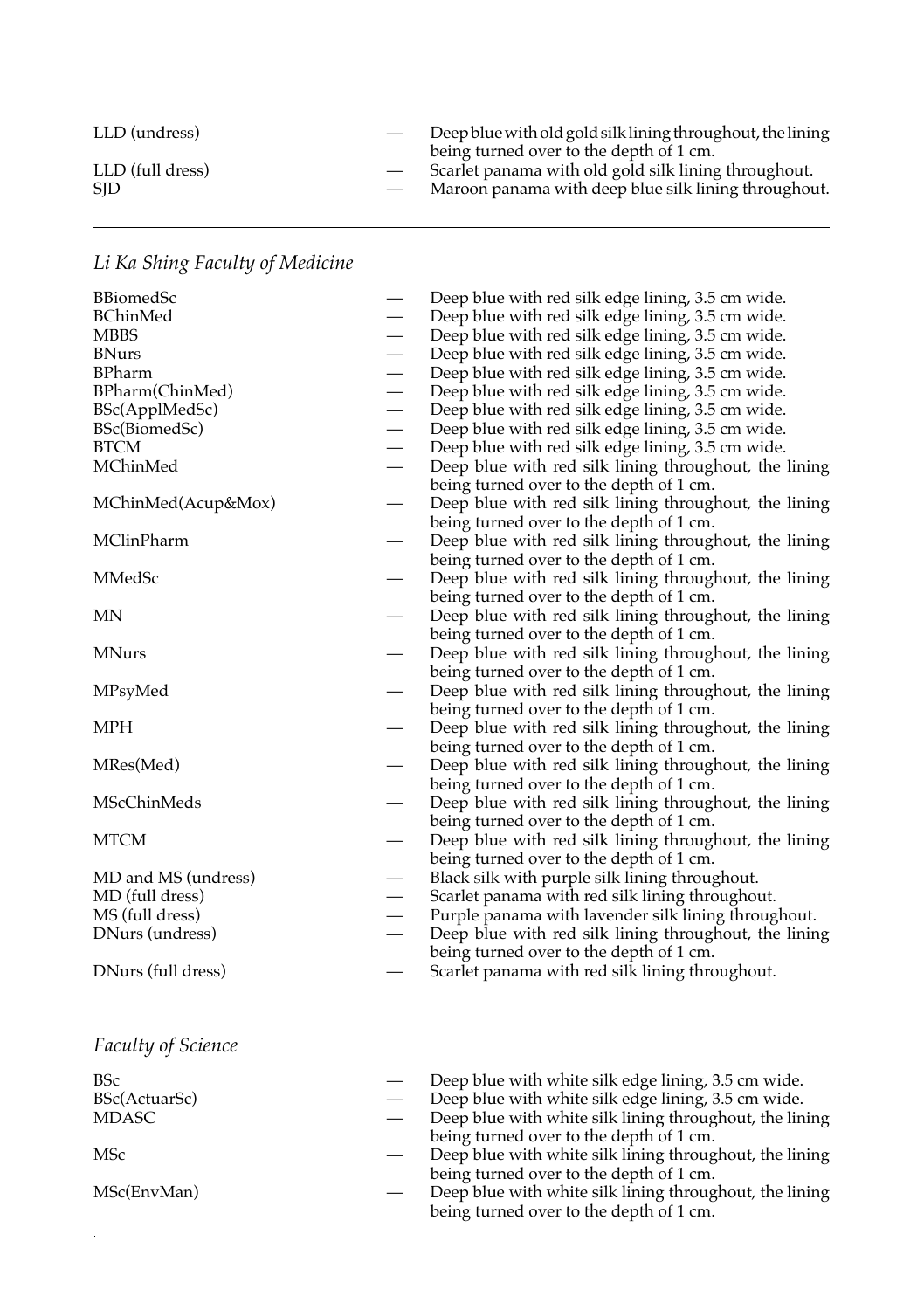| MStat            | Deep blue with white silk lining throughout, the lining<br>being turned over to the depth of 1 cm. |
|------------------|----------------------------------------------------------------------------------------------------|
| DSc (undress)    | Deep blue with white silk lining throughout, the lining                                            |
| DSc (full dress) | being turned over to the depth of 1 cm.<br>Scarlet panama with white silk lining throughout.       |

## *Faculty of Social Sciences*

| BCJ                 |                          | Deep blue with dark green silk edge lining, 3.5 cm wide. |
|---------------------|--------------------------|----------------------------------------------------------|
| BJ                  |                          | Deep blue with dark green silk edge lining, 3.5 cm wide. |
| <b>BSocSc</b>       |                          | Deep blue with dark green silk edge lining, 3.5 cm wide. |
| BSocSc(Govt&Laws)   |                          | Deep blue with dark green silk edge lining, 3.5 cm wide. |
| BSW                 |                          | Deep blue with dark green silk edge lining, 3.5 cm wide. |
| <b>IMPA</b>         | $\overline{\phantom{0}}$ | Deep blue with dark green silk lining throughout, the    |
|                     |                          | lining being turned over to the depth of 1 cm.           |
| MAChDS              |                          | Deep blue with dark green silk lining throughout, the    |
|                     |                          | lining being turned over to the depth of 1 cm.           |
| MA(TranspPol&Plan)  |                          | Deep blue with dark green silk lining throughout, the    |
|                     |                          | lining being turned over to the depth of 1 cm.           |
| MExpArtsTh          |                          | Deep blue with dark green silk lining throughout, the    |
|                     |                          | lining being turned over to the depth of 1 cm.           |
| MGIS                |                          | Deep blue with dark green silk lining throughout, the    |
|                     |                          | lining being turned over to the depth of 1 cm.           |
| <b>MGPP</b>         |                          | Deep blue with dark green silk lining throughout, the    |
|                     |                          | lining being turned over to the depth of 1 cm.           |
| MIPA                |                          | Deep blue with dark green silk lining throughout, the    |
|                     |                          | lining being turned over to the depth of 1 cm.           |
| MJ                  |                          | Deep blue with dark green silk lining throughout, the    |
|                     |                          | lining being turned over to the depth of 1 cm.           |
| <b>MPA</b>          |                          | Deep blue with dark green silk lining throughout, the    |
|                     |                          | lining being turned over to the depth of 1 cm.           |
| MSc(GBM&ECom)       |                          | Deep blue with dark green silk lining throughout, the    |
|                     |                          | lining being turned over to the depth of 1 cm.           |
| MSocSc              |                          | Deep blue with dark green silk lining throughout, the    |
|                     |                          | lining being turned over to the depth of 1 cm.           |
| <b>MSSM</b>         |                          | Deep blue with dark green silk lining throughout, the    |
|                     |                          | lining being turned over to the depth of 1 cm.           |
| MSW                 |                          | Deep blue with dark green silk lining throughout, the    |
|                     |                          | lining being turned over to the depth of 1 cm.           |
| DPA (undress)       |                          | Deep blue with dark green silk lining throughout, the    |
|                     |                          | lining being turned over to the depth of 1 cm.           |
| DPA (full dress)    |                          | Scarlet panama with dark green silk lining throughout.   |
| DSocSc (undress)    |                          | Deep blue with dark green silk lining throughout, the    |
|                     |                          | lining being turned over to the depth of 1 cm.           |
| DSocSc (full dress) |                          | Scarlet panama with dark green silk lining throughout.   |
| PsyD (undress)      |                          | Deep blue with dark green silk lining throughout, the    |
|                     |                          | lining being turned over to the depth of 1 cm.           |
| PsyD (full dress)   |                          | Scarlet panama with dark green silk lining throughout.   |
|                     |                          |                                                          |

## *All Faculties*

— Deep blue with maroon silk lining throughout, the lining turned over to the depth of 1 (undress and full dress) — Maroon panama with deep blue silk lining MPhil — Deepbluewithmaroonsilkliningthroughout,the lining PhD (undress and full dress) being turned over to the depth of 1 cm. PhD (undress and full dress) Maroon panama with deep blue silk lining throughout.